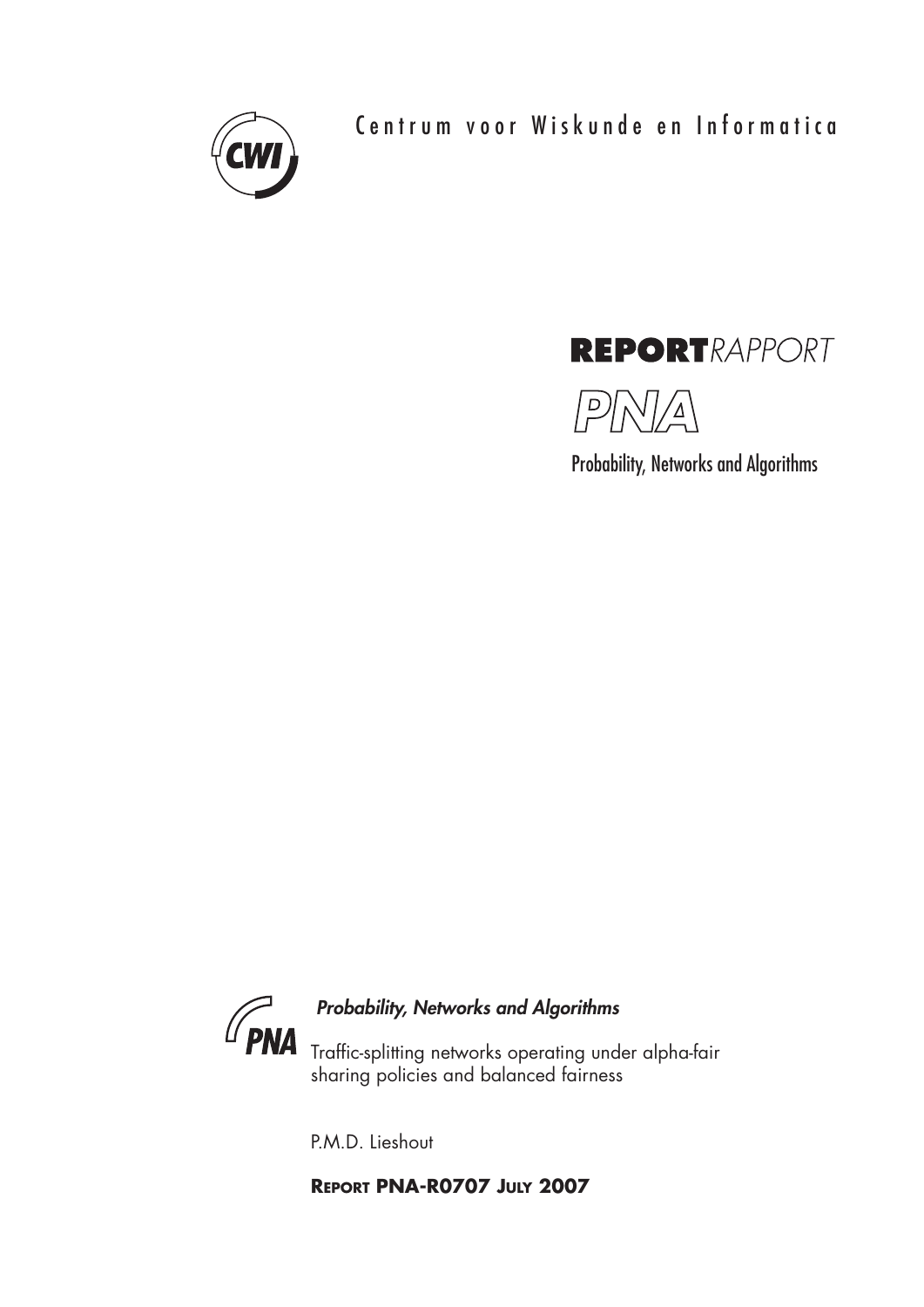Centrum voor Wiskunde en Informatica (CWI) is the national research institute for Mathematics and Computer Science. It is sponsored by the Netherlands Organisation for Scientific Research (NWO). CWI is a founding member of ERCIM, the European Research Consortium for Informatics and Mathematics.

CWI's research has a theme-oriented structure and is grouped into four clusters. Listed below are the names of the clusters and in parentheses their acronyms.

## Probability, Networks and Algorithms (PNA)

Software Engineering (SEN)

Modelling, Analysis and Simulation (MAS)

Information Systems (INS)

Copyright © 2007, Stichting Centrum voor Wiskunde en Informatica P.O. Box 94079, 1090 GB Amsterdam (NL) Kruislaan 413, 1098 SJ Amsterdam (NL) Telephone +31 20 592 9333 Telefax +31 20 592 4199

ISSN 1386-3711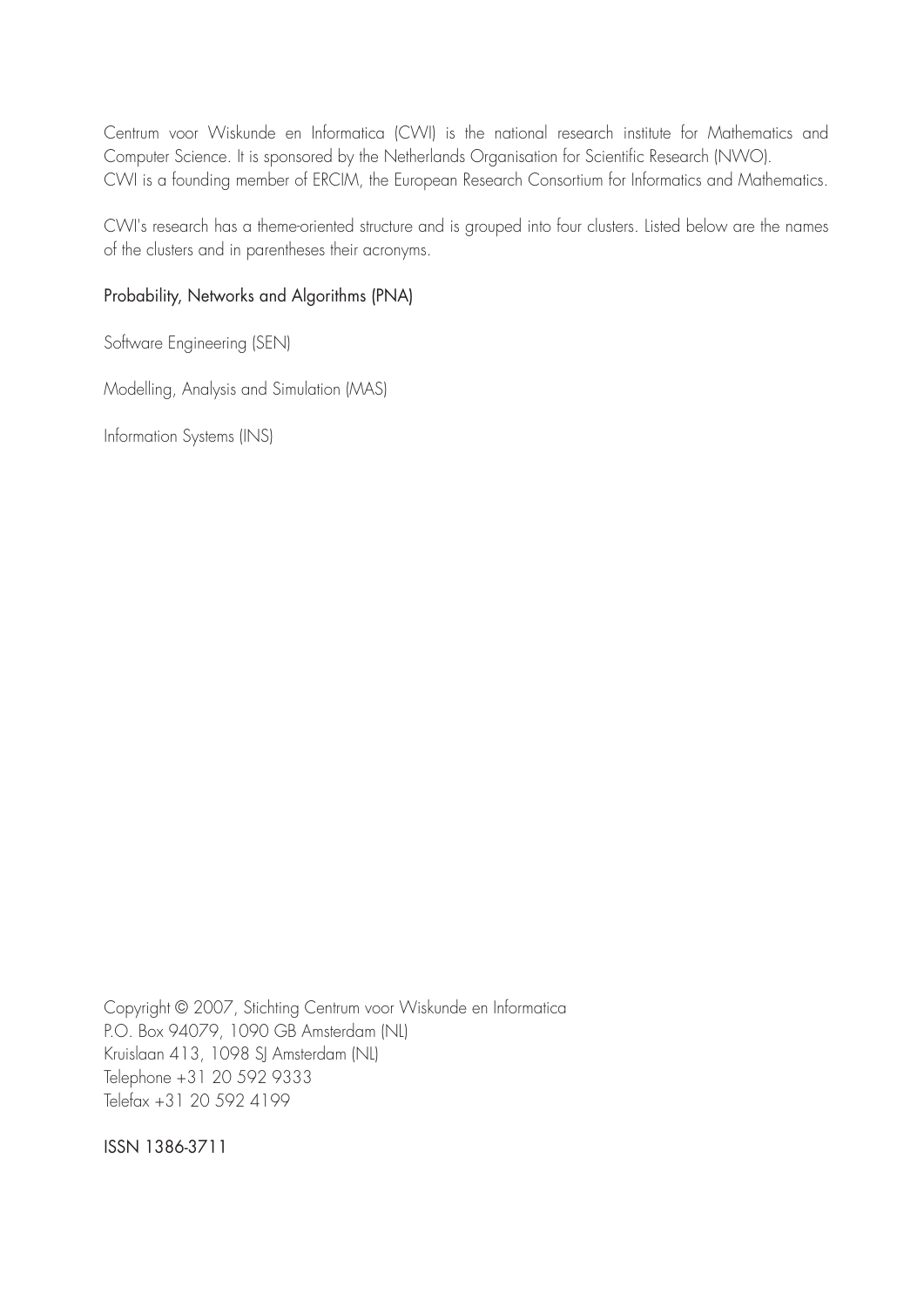## Traffic-splitting networks operating under alpha-fair sharing policies and balanced fairness

#### ABSTRACT

We consider a data network in which, besides classes of users that use specific routes, one class of users can split its traffic over several routes. We consider load balancing at the packetlevel, implying that traffic of this class of users can be divided among several routes at the same time. Assuming that load balancing is based on an alpha-fair sharing policy, we show that the network has multiple possible behaviors. In particular, we show that some classes of users, depending on the state of the network, share capacity according to some Discriminatory Processor Sharing (DPS) model, whereas each of the remaining classes of users behaves as in a single-class single-node model. We compare the performance of this network with that of a similar network, where packet-level load balancing is based on balanced fairness. We derive explicit expressions for the mean number of users under balanced fairness, and show by conducting extensive simulation experiments that these provide accurate approximations for the ones under alpha-fair sharing.

*2000 Mathematics Subject Classification:* 60K25; 68M20

*Keywords and Phrases:* Traffic splitting; Alpha-fair sharing; Balanced fairness

*Note*: This research has been funded by the Dutch Bsik/BRICKS (Basic Research in Informatics for Creating the Knowledge Society) project.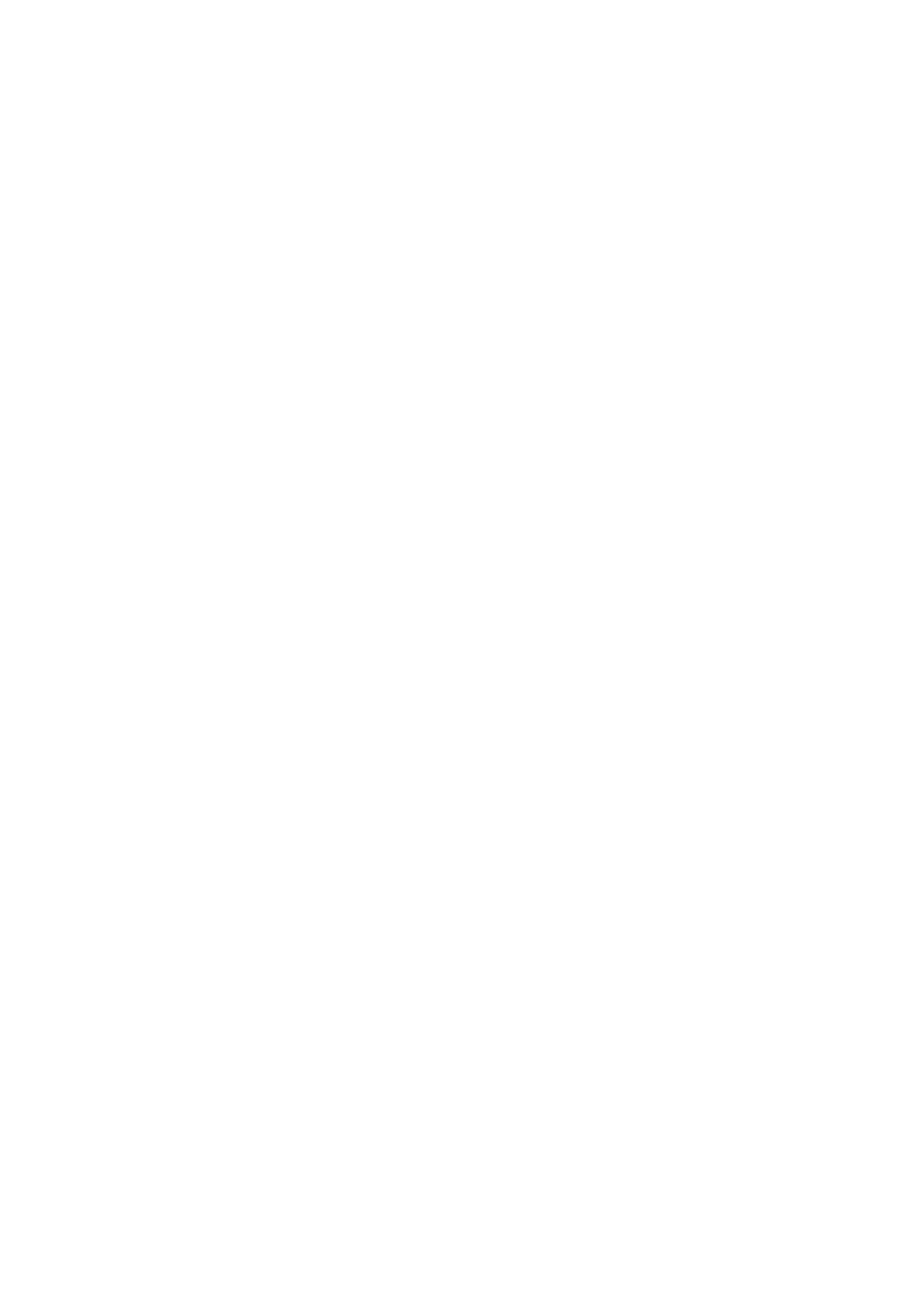## Traffic-Splitting Networks Operating under Alpha-fair Sharing Policies and Balanced Fairness

#### P. Lieshout

CWI P.O. Box 94079, 1090 GB Amsterdam, The Netherlands Email: lieshout@cwi.nl

July 7, 2007

#### Abstract

We consider a data network in which, besides classes of users that use specific routes, one class of users can split its traffic over several routes. We consider load balancing at the packet-level, implying that traffic of this class of users can be divided among several routes at the same time. Assuming that load balancing is based on an alpha-fair sharing policy, we show that the network has multiple possible behaviors. In particular, we show that some classes of users, depending on the state of the network, share capacity according to some Discriminatory Processor Sharing (DPS) model, whereas each of the remaining classes of users behaves as in a single-class single-node model.

We compare the performance of this network with that of a similar network, where packet-level load balancing is based on balanced fairness. We derive explicit expressions for the mean number of users under balanced fairness, and show by conducting extensive simulation experiments that these provide accurate approximations for the ones under alphafair sharing.  $1$ 

<sup>&</sup>lt;sup>1</sup>This research has been funded by the Dutch BSIK/BRICKS (Basic Research in Informatics for Creating the Knowledge Society) project.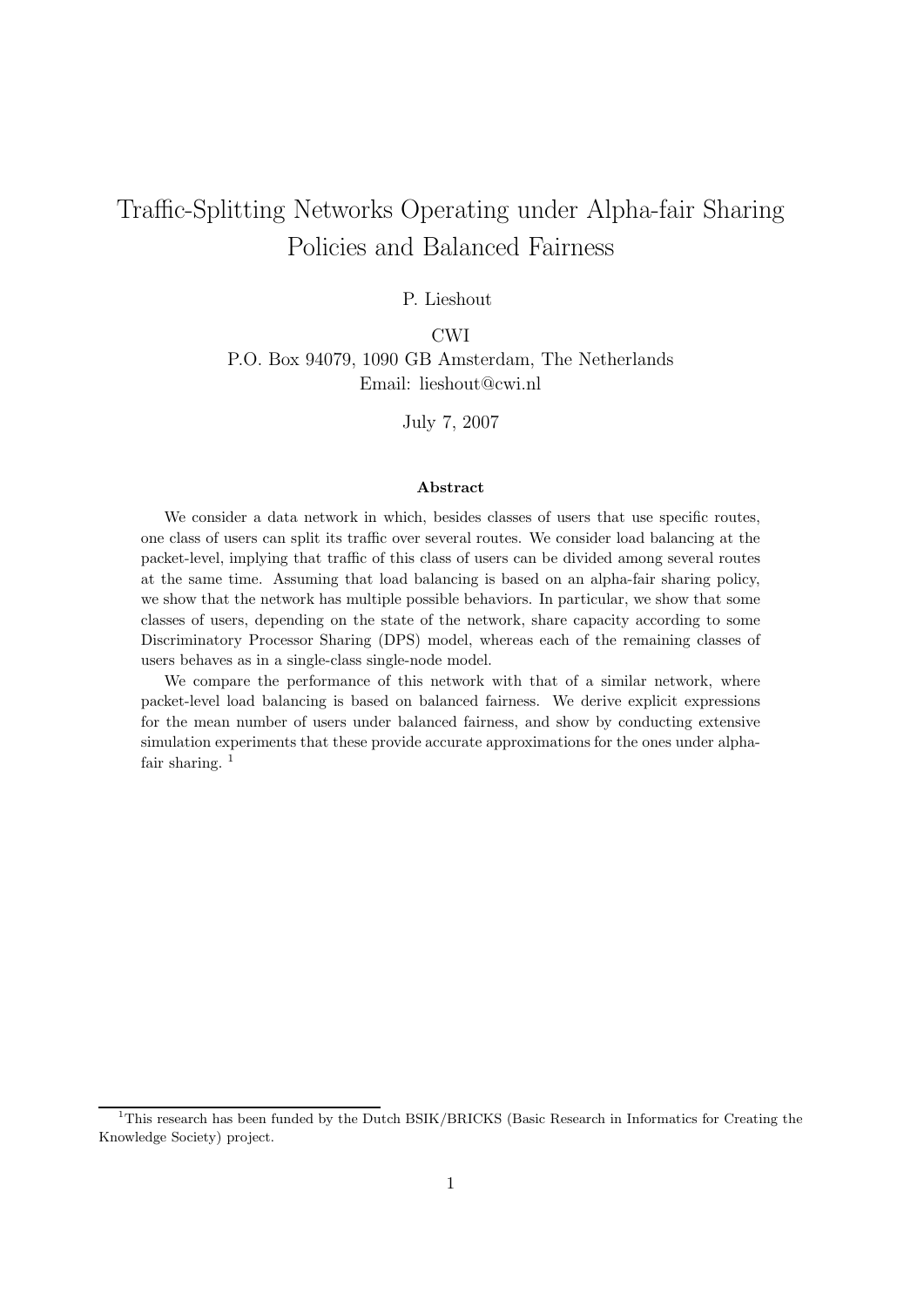## 1 Introduction

The performance of communication networks can be improved when the service demands are efficiently divided among the available resources, so-called load balancing. One can apply either static or dynamic load balancing. In the former case the balancing is not affected by the state of the network, whereas in the latter case it does depend on the system state. It is clear that better performance can be achieved when using dynamic load balancing, but it is often hard to find the optimal load balancing policy. Even for simple systems such a dynamic load balancing problem has non-trivial solutions [16].

In this paper we analyze load balancing in data networks carrying elastic traffic, as considered by [12]. Transfers in such networks can be represented by flows. We may distinguish between load balancing at the *flow-level* or the *packet-level*, depending on whether an arriving flow is entirely directed to a specific route (that it uses until the flow is finished) or a flow can be split between several routes, respectively. This paper deals with packet-level load balancing, i.e., we assume that packets of a flow can be divided among several routes.

Due to the dynamic nature of traffic, it is in general complicated to analyze the performance of such networks. Flows arrive according to some stochastic process and bring along a random amount of work. For each given number of flows present in the system, the allocated service rates are determined by some sharing policy. As soon as the number of flows changes, it is assumed that these rates are adapted instantly.

We analyze a network in which, besides classes of users that use specific routes, one class of users can split its traffic over several routes. We note that this network is the simplest system to analyze the performance and potential gains of load balancing at the packet-level, and it is therefore of particular interest to gain insight. In addition, this system also accounts for rather explicit results.

We assume that packet-level load balancing is based on an *alpha-fair bandwidth sharing* policy as introduced in [13]. The family of alpha-fair policies covers several common notions of fairness as special cases, such as max-min fairness ( $\alpha \to \infty$ ), proportional fairness ( $\alpha \to 1$ ) and maximum throughput  $(\alpha \to 0)$ . In [14] it has also been shown that the case  $\alpha = 2$ , with additional class weights set inversely proportional to the respective round trip times, provides a reasonable modeling abstraction for the bandwidth sharing realized by TCP (Transmission Control Protocol) in the Internet.

We show that the above network has multiple possible behaviors. In particular, we show that packet-level load balancing based on alpha-fair sharing implies that some classes of users, depending on the state of the network, share capacity according to some Discriminatory Processor Sharing (DPS) model, whereas each of the remaining classes of users behaves as in a single-class single-node model.

The flow-level performance of the above network is compared with that of a similar network, where packet-level load balancing is based on *balanced fairness*, so-called *insensitive* load balancing at the packet-level. The term 'insensitive' refers to the fact that the corresponding steady-state distribution depends on the traffic characteristics through the traffic intensity only. Insensitive load balancing at the flow-level was first introduced in [4], and extended to insensitive load balancing at the packet-level in [10]. Optimal insensitive load balancing at the flow-level utilizing local state information was addressed in [1]. In [8] it was shown that one can achieve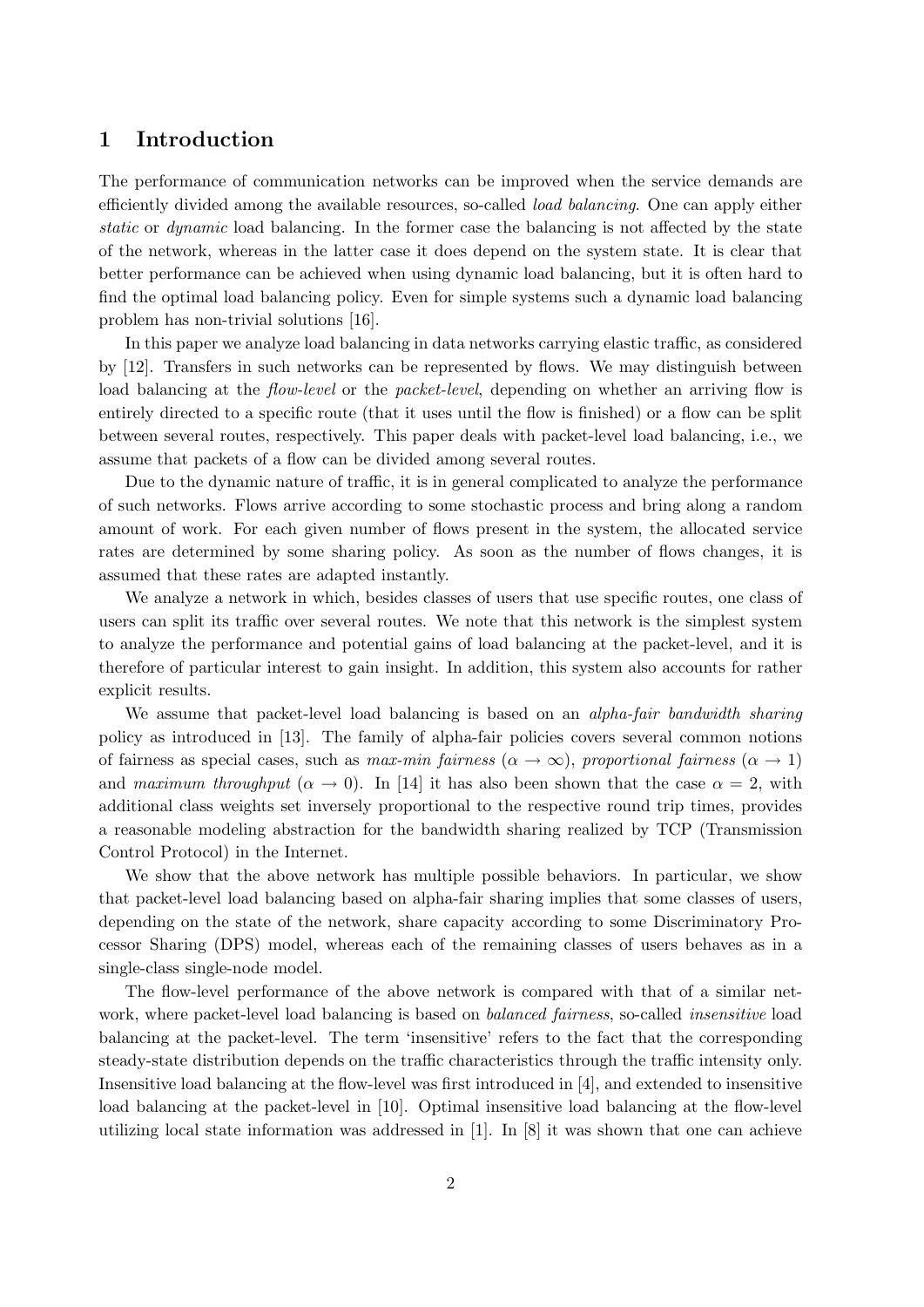

Figure 1: The bandwidth-sharing network.

even better performance if capacity allocation and load balancing are optimized jointly. A comparison between packet-level and flow-level insensitive load balancing was conducted in [11].

Assuming Poisson arrivals and exponentially distributed service requirements, the dynamics of the flow population may be described by a Markov process under both packet-level load balancing policies. We derive closed-form expressions for the mean number of users of each class under insensitive load balancing. Extensive simulation experiments show that these are also quite accurate approximations for the ones in a similar network where load balancing is based on alpha-fair sharing, for which no explicit expressions are available.

The above results are in line with the findings of [3], in which it was shown that the performance of networks operating under unweighted max-min fairness, unweighted proportional fairness and balanced fairness is nearly similar. The results in this paper suggest that balanced fairness is in fact a reasonable approximation for all unweighted alpha-fair sharing policies.

The remainder of this paper is organized as follows. In Section 2 we first provide a detailed model description, and introduce balanced fairness and alpha-fair sharing. In the next section we consider the model for a fixed flow population, and we characterize how bandwidth is allocated under both policies. In Section 4 we consider the model at large time-scales, such that the state of the network varies, and we derive explicit expressions for the mean number of users under balanced fairness, and show by conducting extensive simulation experiments that these provide accurate approximations for the ones under alpha-fair sharing. In the next section we examine the gain than one can achieve for both policies by using packet-level load balancing instead of static or flow-level load balancing. Section 6 concludes with some final observations.

## 2 Model

We consider the network as depicted in Figure 1. The network consists of  $L$  nodes, where node i has service rate  $C_i$ ,  $i = 1, ..., L$ . There are  $L + 1$  classes of users. Class i requires service at node i,  $i = 1, \ldots, L$ , whereas class 0 can be served at all nodes at the same time, i.e., class-0 users can split their traffic.

We assume that class-*i* users arrive according to a Poisson process of rate  $\lambda_i$ , and have exponentially distributed service requirements with mean  $\mu_i^{-1}$ ,  $i = 0, \ldots, L$ . The arrival processes are all independent. The traffic load of class i is then  $\rho_i = \lambda_i \mu_i^{-1}$ . Let  $n = (n_0, \ldots, n_L)$  denote the state of the network, with  $n_i$  representing the number of class-i users.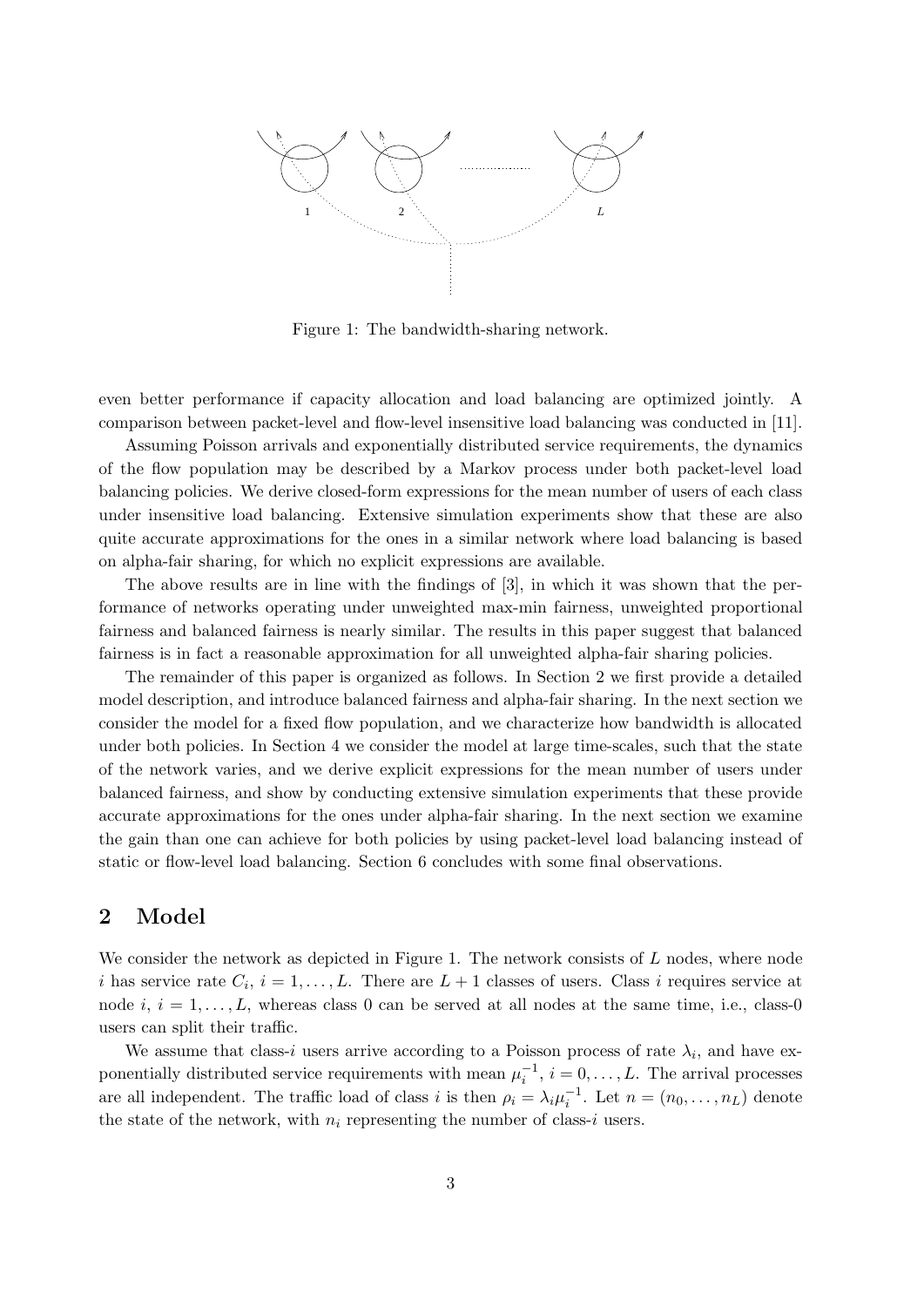#### 2.1 Balanced fairness

We first assume that the bandwidth is shared according to balanced fairness, as introduced in [4]. Let  $\phi_i(n)$  denote the service rate allocated to class  $i, i = 0, \ldots, L$ , with balanced fairness, when the network is in state n (here  $\phi_0(n) = \sum_{i=1}^L \phi_{0i}(n)$ ). These service rates have to satisfy the balance conditions

$$
\frac{\phi_i(n-e_j)}{\phi_i(n)} = \frac{\phi_j(n-e_i)}{\phi_j(n)} \quad \forall i, j = 0, \dots, L, \quad n_i, n_j > 0,
$$
\n(1)

where  $e_i$  denotes the  $(i + 1)$ th unit vector in  $\mathbb{R}^{L+1}$ . All balanced service rates can be expressed in terms of a unique balance function  $\Phi(\cdot)$ , so that  $\Phi(0) = 1$  and

$$
\phi_i(n) = \frac{\Phi(n - e_i)}{\Phi(n)} \quad \forall n : n_i > 0, \quad i = 0, \dots, L. \tag{2}
$$

Hence, characterization of  $\Phi(n)$  implies that  $\phi_i(n)$  is characterized as well. Define  $\Phi(n) = 0$  if  $n \notin \mathbb{N}_0^{L+1}$ . In order to obtain  $\Phi(n)$ , we need to solve the following maximization problem for each  $n \in \mathbb{N}_0^{L+1} \backslash \{0\}$ :

$$
(BF) \max \Phi(n)^{-1}
$$
  
s.t. 
$$
\sum_{j=1}^{L} \phi_{0j}(n) = \frac{\Phi(n - e_0)}{\Phi(n)}
$$

$$
\phi_i(n) = \frac{\Phi(n - e_i)}{\Phi(n)}, \quad i = 1, ..., L
$$

$$
\phi_{0i}(n) + \phi_i(n) \le C_i, \quad i = 1, ..., L
$$

$$
\phi_{0i}(n), \phi_i(n) \ge 0, \quad i = 1, ..., L.
$$

It is clear that  $\Phi(n)$  can be obtained recursively: the  $\Phi(n - e_i)$ s are required to determine  $\Phi(n)$ . Also note that  $(BF)$  is a simple LP-problem, which can be solved using standard LP algorithms. In Section 3.1, however, we solve  $(BF)$  by rewriting the LP-problem in terms of a related network.

#### 2.2 Alpha-fair sharing

We next assume that the network operates under a so-called alpha-fair sharing policy, as introduced in [13]. When the network is in state  $n \neq 0$ , the service rate  $x_i^*$  $i$ <sub>i</sub> allocated to each of the class-i users is obtained by solving the following optimization problem:

$$
(AF) \max G(x)
$$
  
s.t.  $n_0x_{0i} + n_ix_i \leq C_i, \quad i = 1, ..., L$   
 $x_{0i}, x_i \geq 0, \quad i = 1, ..., L,$ 

where the objective function  $G(x)$  is defined by

$$
G(x) := \begin{cases} n_0 \kappa_0 \frac{(\sum_{i=1}^L x_{0i})^{1-\alpha}}{1-\alpha} + \sum_{i=1}^L n_i \kappa_i \frac{x_i^{1-\alpha}}{1-\alpha} & \text{if } \alpha \in (0, \infty) \setminus \{1\}; \\ n_0 \kappa_0 \log(\sum_{i=1}^L x_{0i}) + \sum_{i=1}^L n_i \kappa_i \log(x_i) & \text{if } \alpha = 1. \end{cases}
$$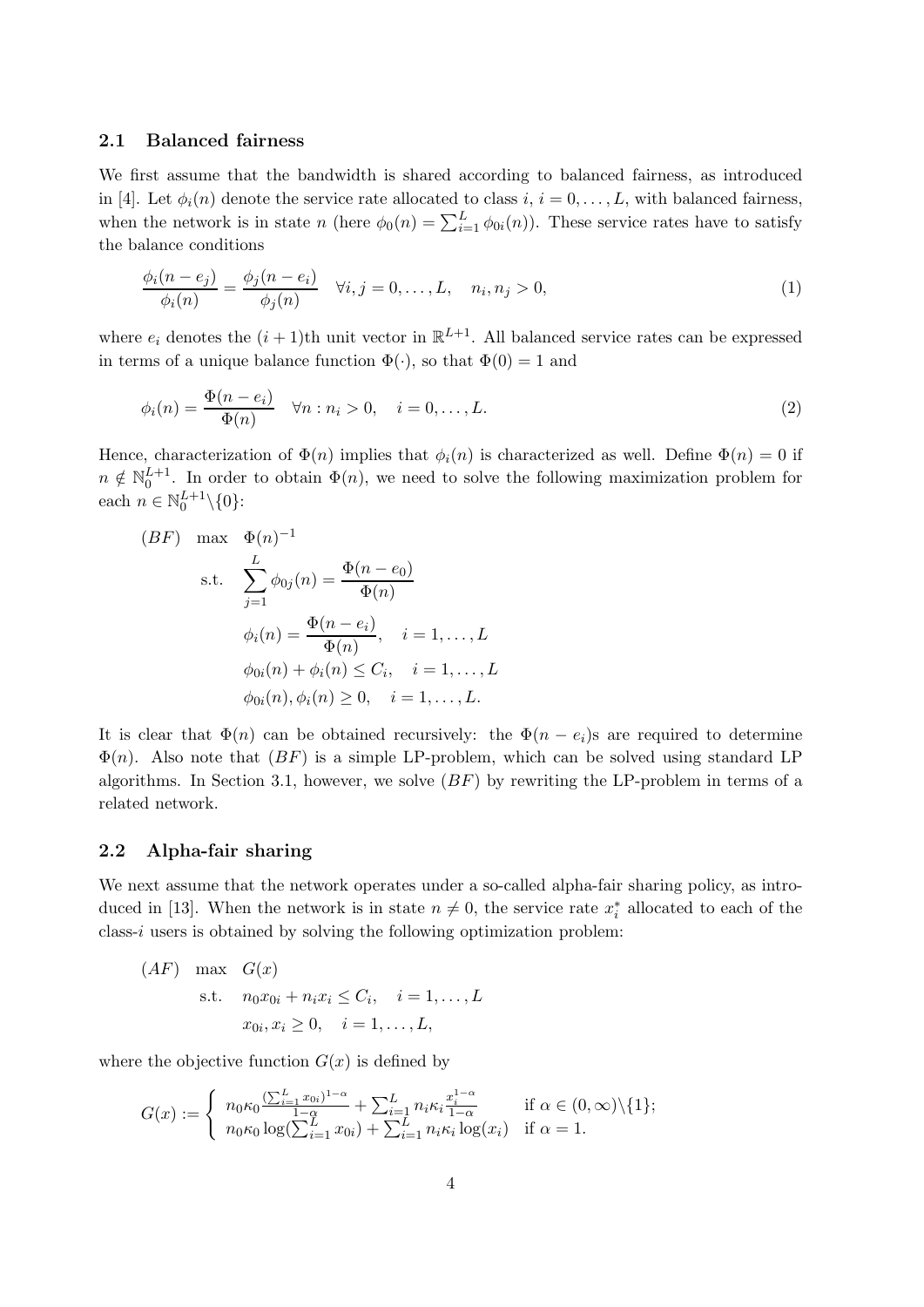The  $\kappa_i$ s are non-negative class weights, and  $\alpha \in (0,\infty)$  may be interpreted as a fairness coefficient. The cases  $\alpha \to 0$ ,  $\alpha \to 1$  and  $\alpha \to \infty$  correspond to allocations which achieve maximum *throughput, proportional fairness,* and *max-min fairness,* respectively. The value of  $x_{0i}^*$  denotes how much capacity is assigned to path  $i$  (that requires service at node  $i$ ) of class 0. Here  $x_0^* = \sum_{i=1}^L x_0^*$  $\delta_{0i}$  denotes how much capacity is assigned to a single class-0 user in the network. Let  $s_i(n) := x_i^* n_i$  denote the total service rate allocated to class  $i, i = 0, \ldots, L$ .

### 3 Static setting

In this section we consider the model for a fixed flow population, i.e., the state  $n \in \mathbb{N}_0^{L+1} \setminus \{0\}$ is fixed, and we derive how bandwidth is shared between the various classes in case of balanced fairness and alpha-fair sharing, respectively. The difficulty in solving problem  $(BF)$  and  $(AF)$ . as presented in the previous section, is that no explicit expressions are available for their optimal solutions. We first show that the network depicted in Figure 1 is equivalent to another network. In order to do so, let us first introduce the notion of the capacity set.

The allocations  $\phi(n) = (\phi_0(n), \ldots, \phi_L(n))$  and  $s(n) = (s_0(n), \ldots, s_L(n))$  are clearly constrained by the capacity set  $C \subseteq \mathbb{R}^{L+1}_+$ :

$$
C := \left\{ x \geq 0 : \exists a_1, \dots, a_L \geq 0, \quad \sum_{j=1}^L a_j = 1, \quad a_i x_0 + x_i \leq C_i, \quad i = 1, \dots, L \right\},\
$$

i.e.,  $\phi(n) \in \mathcal{C}$  and  $s(n) \in \mathcal{C}$  for all  $n \in \mathbb{N}_0^{L+1}$ . It is straightforward to show that the capacity set  $\mathcal C$  can also be expressed as

$$
\tilde{\mathcal{C}} := \left\{ x \geq 0 : \sum_{j=0}^{L} x_j \leq \sum_{j=1}^{L} C_j, \quad x_i \leq C_i, \quad i = 1, \dots, L \right\},\
$$

i.e.,  $\mathcal{C} = \tilde{\mathcal{C}}$ . Since  $\tilde{\mathcal{C}}$  is the capacity set corresponding to the tree network depicted in Figure 2, it follows that the networks depicted in Figures 1 and 2 are in fact equivalent. The tree has a common link with capacity  $C_1 + \cdots + C_L$ , and  $L + 1$  branches with capacities  $\infty, C_1, \ldots, C_L$ , respectively. In this network class-i users require service at the node with service rate  $C_i$  and at the common link,  $i = 1, \ldots, L$ , whereas class-0 users only require service at the common link. Note that each class of users corresponds to a specific route in the tree network.

As a side remark we mention that in general it is not true that a network (where some classes of users can split their traffic over several routes at the same time) can be converted in a tree network. In fact, if we extend the model depicted in Figure 1 by adding a class of users that requires service at all  $L$  nodes simultaneously, then it is already not possible to represent the network as a tree network. However, we note that in general one may still be able to convert a traffic-splitting network in some other network (with dummy nodes) without traffic splitting.

#### 3.1 Balanced fairness

In this subsection we derive the balanced fairness allocation by solving problem  $(BF)$ . Since the models depicted in Figures 1 and 2 are equivalent, it follows that the balance function  $\tilde{\Phi}(\cdot)$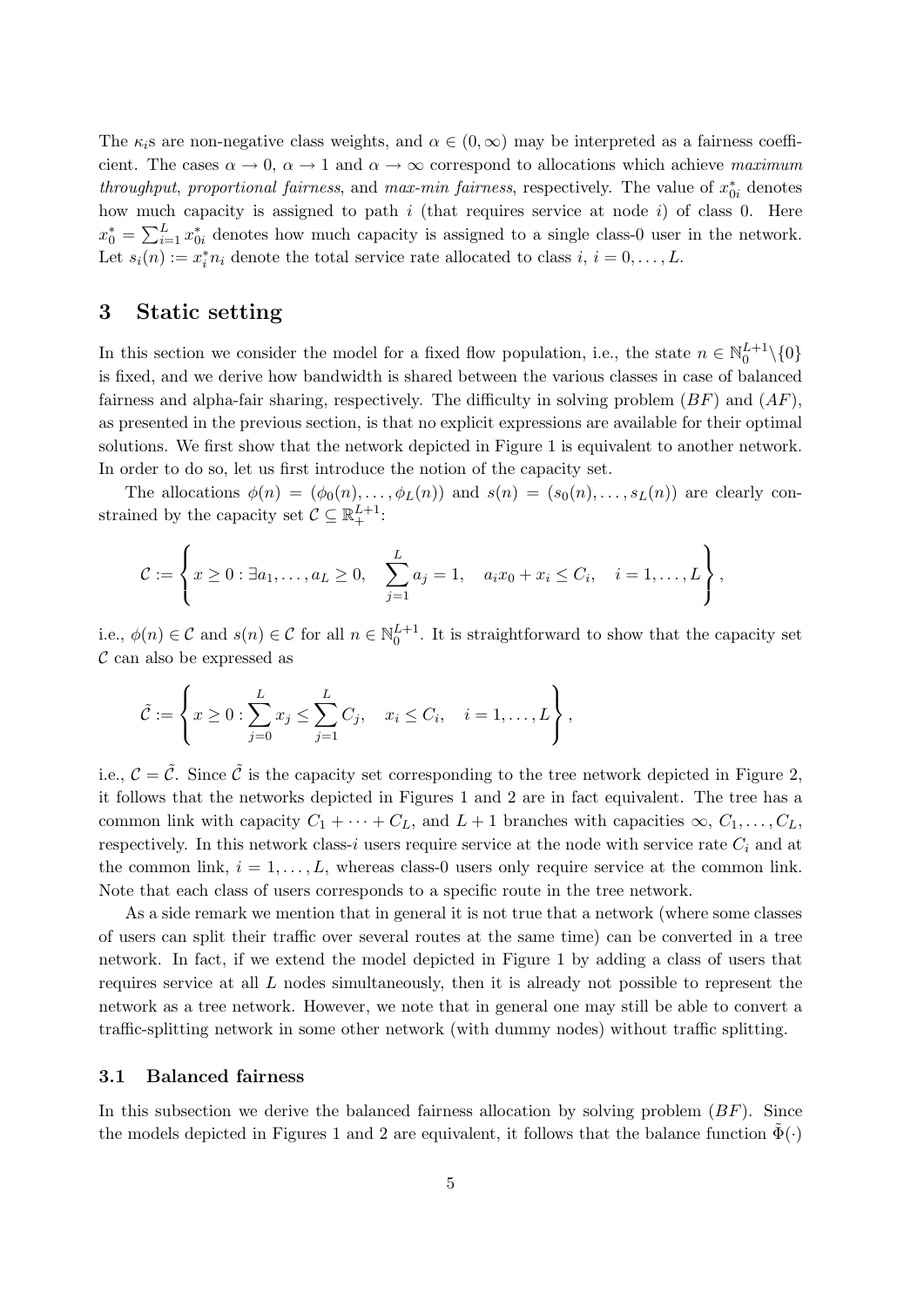

Figure 2: Tree network

corresponding to tree network coincides with  $\Phi(\cdot)$ , i.e.,  $\tilde{\Phi}(\cdot) = \Phi(\cdot)$ , see [3]. In the following lemma we present the solution of the optimization problem  $(BF)$ .

**Lemma 3.1** The balanced fairness function  $\Phi(n)$  satisfies, with  $\Phi(0) = 1$ ,

$$
\Phi(n) = \max\left\{\frac{\Phi(n - e_1)}{C_1}, \dots, \frac{\Phi(n - e_L)}{C_L}, \frac{\sum_{i=0}^{L} \Phi(n - e_i)}{\sum_{i=1}^{L} C_i}\right\}, \quad n \in \mathbb{N}_0^{L+1} \setminus \{0\}.
$$
 (3)

*Proof:* From the above it follows that we can obtain  $\Phi(\cdot)$  by determining  $\tilde{\Phi}(\cdot)$ , as they are the same. Subsequently,  $\tilde{\Phi}(\cdot)$  is obtained by using Equation (2) in [5].

We note that Lemma 3.1 is in agreement with Equation (19) in [10]. From Lemma 3.1 it follows that  $\Phi(n)$  can be obtained recursively. The total service rate allocated to class i,  $i = 0, \ldots, L$ , in each state  $n \in \mathbb{N}_0^{L+1}$  can be obtained using Lemma 3.1 and (2).

### 3.2 Alpha-fair sharing

In this subsection we focus on the alpha-fair allocation, that is obtained by solving problem  $(AF)$ . Similar to the previous subsection, we can obtain the alpha-fair allocation  $s(n)$  by determining the alpha-fair allocation  $\tilde{s}(n)$  in the tree network, as both networks are the same, implying that  $s(n) = \tilde{s}(n)$ . In order to obtain  $\tilde{s}(n)$  we need to solve the following maximization problem:

$$
(AF2) \max H(x)
$$
  
s.t. 
$$
\sum_{i=0}^{L} n_i x_i \le \sum_{i=1}^{L} C_i,
$$
  

$$
n_i x_i \le C_i, \quad i = 1, ..., L,
$$
  

$$
x_i \ge 0, \quad i = 0, ..., L,
$$
 (4)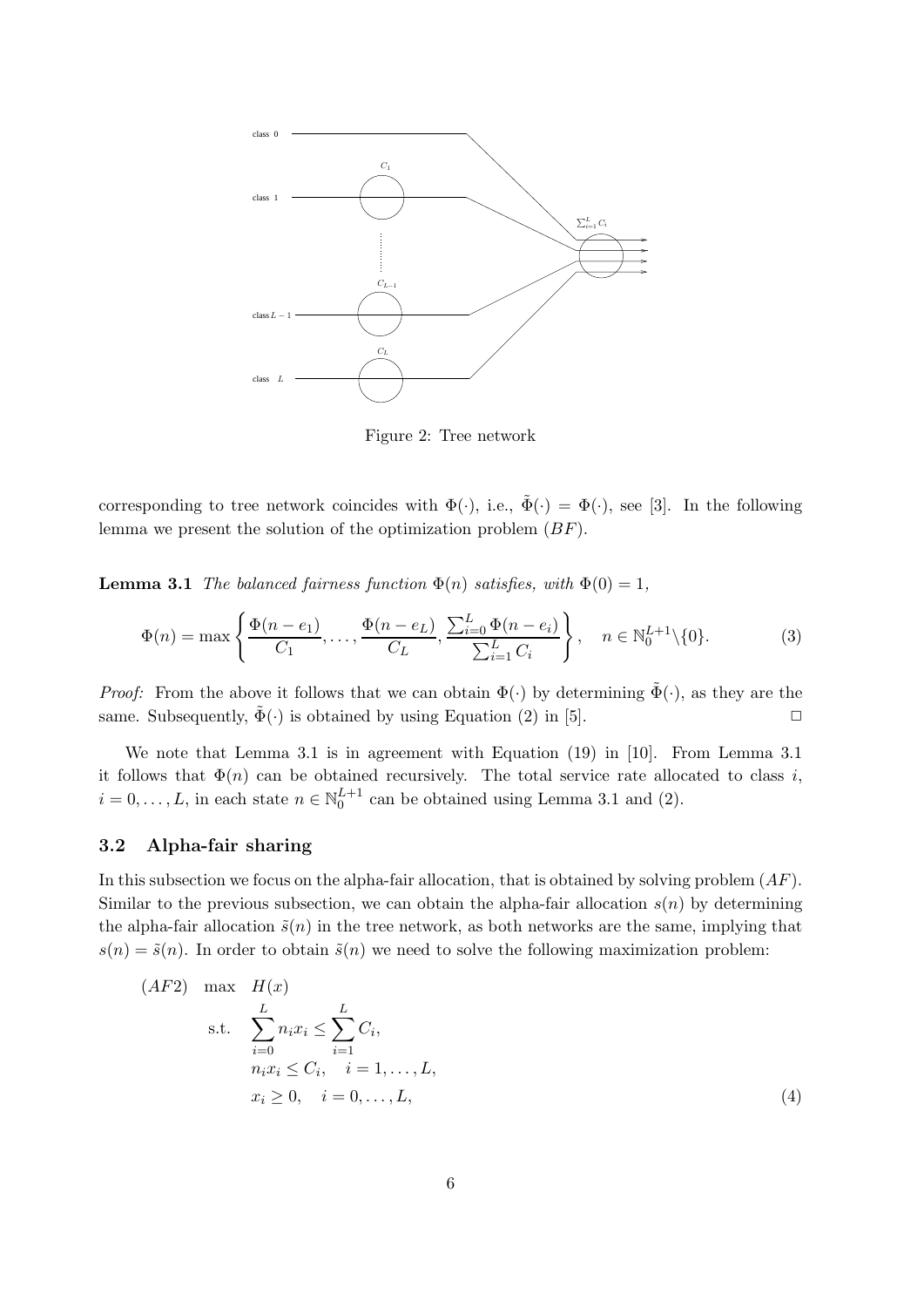where the objective function  $H(x)$  is defined by

$$
H(x) := \begin{cases} \sum_{i=0}^{L} n_i \kappa_i \frac{x_i^{1-\alpha}}{1-\alpha} & \text{if } \alpha \in (0, \infty) \setminus \{1\}; \\ \sum_{i=0}^{L} n_i \kappa_i \log(x_i) & \text{if } \alpha = 1. \end{cases}
$$

Below we show that  $(AF2)$  is solvable, but the optimal solution strongly depends on the state  $n \neq 0$ . We present a simple algorithm for obtaining the alpha-fair allocation.

**Lemma 3.2** The alpha-fair allocation  $s(n)$  can be obtained with the following algorithm:

```
Set Stop:=False
Set S := \{0, \ldots, L\}WHILE Stop=False DO
     Determine the |S|-class DPS allocation: s_i(n) := \frac{n_i \kappa_i^{1/\alpha} \sum_{j \in S \setminus \{0\}} C_j}{\sum_{j \in S \setminus \{0\}}}\frac{p_i - \sum_{j \in S \setminus \{0\}} \cup_j}{\sum_{j \in S} n_j \kappa_j^{1/\alpha}}, i \in SIF s_i(n) \leq C_i for all i \in S \setminus \{0\} THEN set Stop:=True
    ELSE
          Take any i^* \in S \backslash \{0\} such that s_{i^*}(n) > C_iSet S := S \setminus \{i^*\}Set s_{i^\ast}(n):=C_iEND
END
```
*Proof:* First consider the Karush-Kuhn-Tucker (KKT) necessary conditions for problem  $AF2$ ). If x is an optimal solution to problem  $AF2$ , then there exist constants  $p_i \geq 0$ ,  $i = 0, \ldots, L$ such that,

$$
\frac{n_0 \kappa_0}{x_0^{\alpha}} - n_0 p_0; \tag{5}
$$

$$
\frac{n_i \kappa_i}{x_i^{\alpha}} - n_i (p_0 + p_i), \quad i = 1, \dots, L; \tag{6}
$$

$$
p_0 \left( \sum_{i=1}^{L} C_i - \sum_{i=0}^{L} n_i x_i \right) = 0; \tag{7}
$$

$$
p_i(C_i - n_i x_i) = 0, \quad i = 1, \dots, L.
$$
\n(8)

Note that (5) and (6) hold for any  $\alpha \in (0,\infty)$ . Solving (5)-(8) for  $(x_0,\ldots,x_L)$  and  $(p_0,\ldots,p_L)$ yields  $\sum_{q=1}^{L} \frac{L!}{q!(L-q)!} = 2^L - 1$  possible solutions, however, depending on the state of the network n, only one of the  $2^L - 1$  solutions,  $x^*$ , is such that  $p_i \geq 0$ ,  $i = 0, \ldots, L$ , i.e., this is the optimal solution for  $AF2$ ). For each of the other solutions there exists at least one Lagrange parameter that is negative, implying that these solutions cannot be optimal. Note that the existence of a unique optimal solution  $x^*$  for  $(AF2)$  also follows as  $H(x)$  is strictly concave and the constraints are linear. Straightforward calculus shows that the corresponding alphafair allocation  $\tilde{s}_i(n) = s_i(n) = n_i x_i^*$  $i, i = 0, \ldots, L$ , can be obtained by the above algorithm. The algorithm reflects that  $2^L - 1$  solutions exist for (5)-(8), but it also shows that only one of these solutions,  $x^*$ , is found after termination of the algorithm. The Lagrange parameters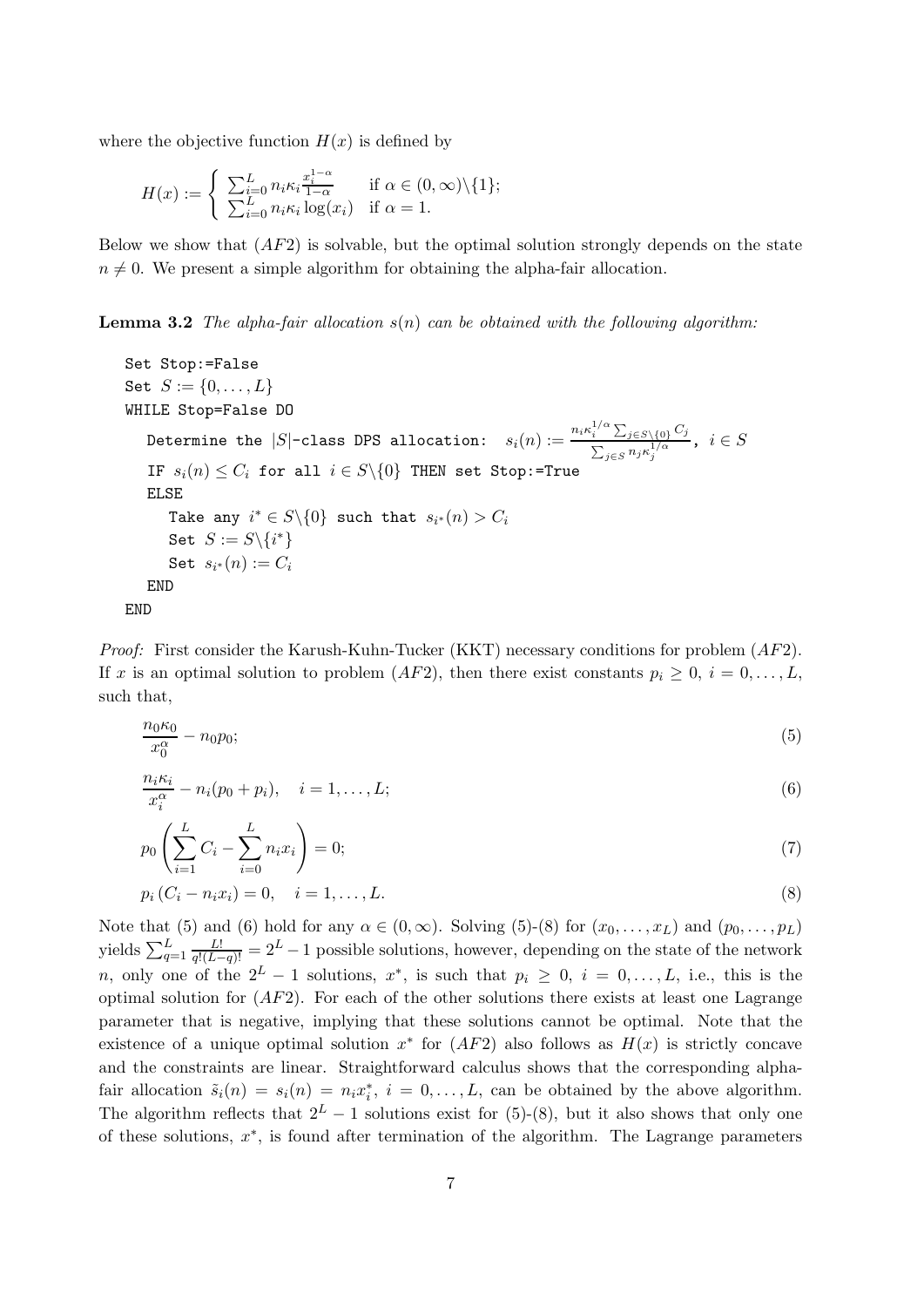corresponding to  $x^*$  are such that  $p_i = 0$  if  $i \in S \setminus \{0\}$ , and  $p_i > 0$  if  $i \notin S \setminus \{0\}$ , where S is the set obtained after termination of the algorithm. Furthermore,  $p_0 = 0$  if  $n_0 = 0$  and if there exists an *i* such that  $n_i = 0$ ,  $i = 1, ..., L$ , otherwise  $p_0 > 0$ .

## 4 Flow-level dynamics

In the previous section we considered the model for a fixed flow population, and we derived expressions for the balanced fairness and alpha-fair allocations in each state of the network. In this section we analyze the model at sufficiently large time scales. In this case we also have to take the random nature of the traffic into account, i.e., the state of the network  $n$  varies at large time scales.

### 4.1 Balanced fairness

Let  $N(t) = (N_0(t), \ldots, N_L(t))$  denote the state of the network at time t. Since we assumed Poisson arrivals and exponentially distributed service requirements,  $N(t)$  is a Markov process with transition rates:

$$
q(n, n + e_i) = \lambda_i;
$$
  $q(n, n - e_i) = \mu_i \phi_i(n),$   $i = 0, ..., L,$ 

in case of balanced fairness. In [3] it was shown that the process  $N(t)$  is stable if there exists  $(\tilde{\rho}_{01}, \ldots, \tilde{\rho}_{0L})$  such that

$$
\sum_{i=1}^{L} \tilde{\rho}_{0i} = \rho_0 \text{ and } \tilde{\rho}_{0i} + \rho_i < C_i, \quad i = 1, \dots, L,\tag{9}
$$

or equivalently, if

$$
\sum_{i=0}^{L} \rho_i < \sum_{j=1}^{L} C_j \quad \text{and} \quad \rho_i < C_i, \quad i = 1, \dots, L. \tag{10}
$$

It may be verified from (1) that the steady-state queue length distribution is given by

$$
\pi(n) = \frac{1}{G(\rho)} \Phi(n) \prod_{i=0}^{L} \rho_i^{n_i}, \quad n \in \mathbb{N}_0^{L+1},
$$
\n(11)

where the normalization constant  $G(\rho)$  equals

$$
G(\rho) = G(\rho_0, ..., \rho_L) = \sum_{n_0=0}^{\infty} ... \sum_{n_L=0}^{\infty} \Phi(n) \prod_{i=0}^{L} \rho_i^{n_i}.
$$

As a side remark we mention that (11) in fact holds for much more general traffic characteristics, see [4] for a more detailed treatment.

When applying Little's formula we find that

$$
\mathbb{E}N_i^{BF} = \rho_i \frac{\frac{\partial G(\rho)}{\partial \rho_i}}{G(\rho)} = \rho_i \frac{\partial \log G(\rho)}{\partial \rho_i}, \quad i = 0, \dots, L,
$$
\n(12)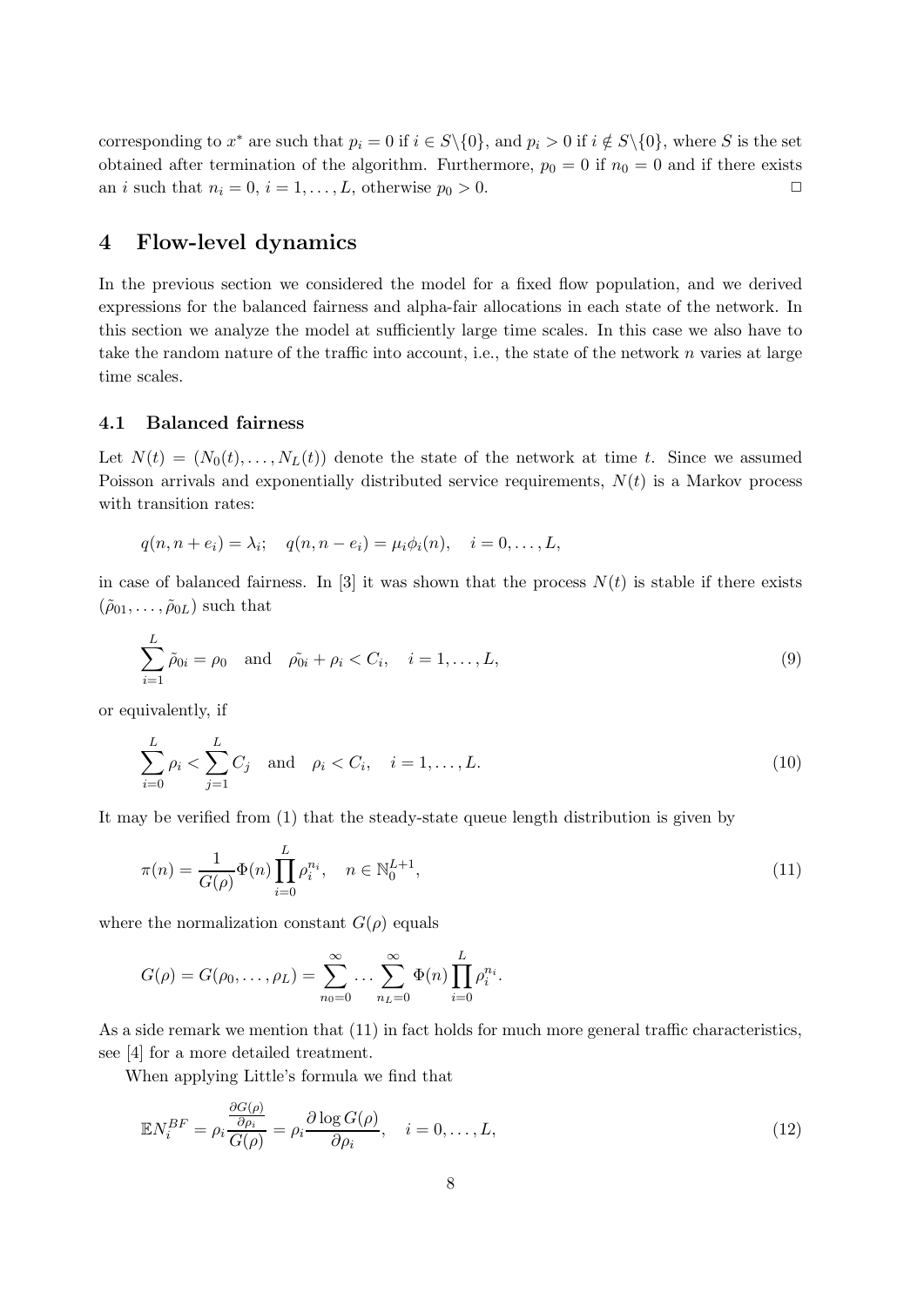i.e., characterization of  $G(\rho)$  implies that  $\mathbb{E} N_i^{BF}$ ,  $i = 0, \ldots, L$ , is known as well.

By exploiting the results of [6] on tree networks we can determine  $G(\rho)$ , and it can be verified that this results in

$$
G(\rho) = \frac{1}{1 - \frac{\sum_{i=1}^{L} \rho_i}{\sum_{i=1}^{L} C_i}} \frac{1 - \frac{\sum_{i=1}^{L} \rho_i}{\sum_{i=1}^{L} C_i}}{\prod_{i=1}^{L} \left(1 - \frac{\rho_i}{C_i}\right)}.
$$
\n(13)

Then by using (12) we can obtain a closed-form expression for  $\mathbb{E} N_i^{BF}$ ,  $i = 0, ..., L$ . The expression for  $\mathbb{E} N_i^{BF}$ ,  $i = 1, ..., L$ , is in general quite complicated, in contrast to the expression for the mean number of class-0 users, which is given by

$$
\mathbb{E}N_0^{BF} = \frac{\rho_0}{\sum_{i=1}^L C_i - \sum_{i=0}^L \rho_i}.
$$

From (13) it follows that  $\mathbb{E}N_i^{BF}$ ,  $i = 0, ..., L$ , is finite if the stability condition (10) holds.

#### 4.2 Alpha-fair sharing

As before, let  $N(t) = (N_0(t), \ldots, N_L(t))$  denote the state of the network at time t. In case of alpha-fair sharing  $N(t)$  is a Markov process with transition rates:

$$
q(n, n + e_i) = \lambda_i;
$$
  $q(n, n - e_i) = \mu_i s_i(n),$   $i = 0, ..., L.$ 

Since our network is equivalent to the tree network depicted in Figure 2, it follows from Theorem 1 in [2] that the process  $N(t)$  is stable if (9) holds.

Lemma 3.2 shows that, depending on the state of the network  $n \in \mathbb{N}_0^{L+1}$ , the network has  $2^L - 1$  possible behaviors. This illustrates the complication of finding closed-form expressions for the mean number of users of each class. In fact, so far no expressions for the mean number of users are available in case of alpha-fair sharing. To gain some insight, we derive in this section approximations for the mean number of users of each class, i.e.,  $\mathbb{E} N_i^{AF}$ ,  $i = 0, ..., L$ . The approximations are validated by means of simulation experiments. We consider the case where the network consists of  $L = 2$  nodes, but we note that the approximations can be extended to the case  $L > 2$  in a similar fashion.

Using Lemma 3.2 in Section 3.2, it follows that the network, depending on the state n, has three possible behaviors:  $(i)$  if

$$
n_1 > \frac{C_1}{C_2} \left( \left(\frac{\kappa_2}{\kappa_1}\right)^{1/\alpha} n_2 + \left(\frac{\kappa_0}{\kappa_1}\right)^{1/\alpha} n_0 \right),
$$

then classes 0 and 2 behave as in a two-class DPS model with capacity  $C_2$  and relative weights  $\kappa_i^{1/\alpha}$  $i^{1/\alpha}, i = 0, 2$ , whereas class 1 behaves as an M/M/1 queue with arrival rate  $\lambda_1$  and service rate  $\mu_1C_1$ ; (ii) If

$$
n_1 < \frac{C_1}{C_2} \left(\frac{\kappa_2}{\kappa_1}\right)^{1/\alpha} n_2 - \left(\frac{\kappa_0}{\kappa_1}\right)^{1/\alpha} n_0,
$$

then classes 0 and 1 behave as in a two-class DPS model with capacity  $C_1$  and relative weights  $\kappa_i^{1/\alpha}$  $i^{1/\alpha}$ ,  $i = 0, 1$ , whereas class 2 behaves as an M/M/1 queue with arrival rate  $\lambda_2$  and service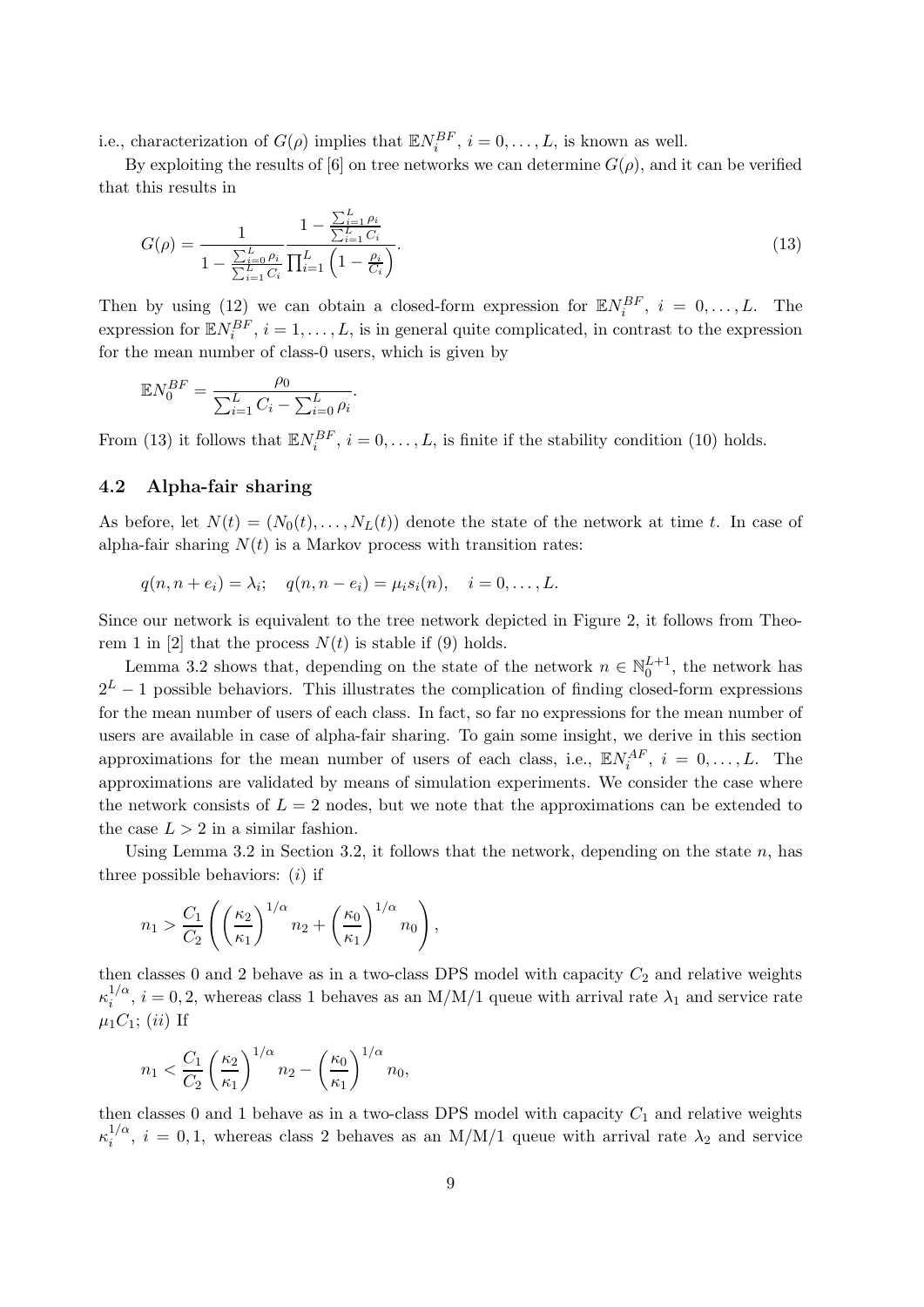rate  $\mu_2C_2$ ; (*iii*) otherwise the network will behave as in a three-class DPS model with capacity  $C_1 + C_2$  and relative weights  $\kappa_i^{1/\alpha}$  $i^{1/\alpha}, i = 0, 1, 2.$ 

If the network were to behave as (i) all the time and if  $\rho_1 < C_1$  and  $\rho_0 + \rho_2 < C_2$  (stability conditions), then by exploiting the results of [7] we would obtain

$$
\mathbb{E}N_0^{(i)} = \frac{\rho_0}{C_2 - \rho_0 - \rho_2} \left(1 + \frac{\mu_0 \rho_2 \left(\kappa_2^{1/\alpha} - \kappa_0^{1/\alpha}\right)}{\kappa_0^{1/\alpha} \mu_0 (C_2 - \rho_0) + \kappa_2^{1/\alpha} \mu_2 (C_2 - \rho_2)}\right);
$$
  
\n
$$
\mathbb{E}N_1^{(i)} = \frac{\rho_1}{C_1 - \rho_1};
$$
  
\n
$$
\mathbb{E}N_2^{(i)} = \frac{\rho_2}{C_2 - \rho_0 - \rho_2} \left(1 + \frac{\mu_2 \rho_0 \left(\kappa_0^{1/\alpha} - \kappa_2^{1/\alpha}\right)}{\kappa_0^{1/\alpha} \mu_0 (C_2 - \rho_0) + \kappa_2^{1/\alpha} \mu_2 (C_2 - \rho_2)}\right).
$$

Likewise, when the network behaves as (ii) and if  $\rho_2 < C_2$  and  $\rho_0 + \rho_1 < C_1$  (stability conditions), we find

$$
\mathbb{E}N_0^{(ii)} = \frac{\rho_0}{C_1 - \rho_0 - \rho_1} \left( 1 + \frac{\mu_0 \rho_1 \left( \kappa_1^{1/\alpha} - \kappa_0^{1/\alpha} \right)}{\kappa_0^{1/\alpha} \mu_0 (C_1 - \rho_0) + \kappa_1^{1/\alpha} \mu_1 (C_1 - \rho_1)} \right);
$$
  
\n
$$
\mathbb{E}N_1^{(ii)} = \frac{\rho_1}{C_1 - \rho_0 - \rho_1} \left( 1 + \frac{\mu_1 \rho_0 \left( \kappa_0^{1/\alpha} - \kappa_1^{1/\alpha} \right)}{\kappa_0^{1/\alpha} \mu_0 (C_1 - \rho_0) + \kappa_1^{1/\alpha} \mu_1 (C_1 - \rho_1)} \right);
$$
  
\n
$$
\mathbb{E}N_2^{(ii)} = \frac{\rho_2}{C_2 - \rho_2}.
$$

If the network behaves as a three-class DPS model, i.e., as (iii), and if  $\rho_0 + \rho_1 + \rho_2 < C_1 + C_2$ (stability condition), then one can obtain the mean number of users of each class by solving the following set of linear equations for  $\mathbb{E} N_i^{(iii)}$  $i^{(iii)}$ ,  $i = 0, 1, 2$ :

$$
(C_1 + C_2) \mathbb{E} N_i^{(iii)} - \lambda \sum_{j=0}^2 \kappa_j^{1/\alpha} \frac{\frac{\lambda_j}{\lambda} \mathbb{E} N_i^{(iii)} + \frac{\lambda_i}{\lambda} \mathbb{E} N_j^{(iii)}}{\kappa_j^{1/\alpha} \mu_j + \kappa_i^{1/\alpha} \mu_i} = \rho_i, \quad i = 0, 1, 2,
$$

where  $\lambda := \lambda_0 + \lambda_1 + \lambda_2$ , see [7]. In this case there also exists a closed-form expression for  $\mathbb{E}N_i^{(iii)}$  $\sum_{i}^{(iii)}$  $i = 0, 1, 2$ , but it is complicated.

We propose the following approximation:  $\mathbb{E} N_i^{AF} \approx \mathbb{E} N_i^{AP}$ ,  $i = 0, 1, 2$ , where

$$
\mathbb{E}N_0^{AP} := \mathbb{E}N_0^{(iii)}; \quad \mathbb{E}N_1^{AP} := \max{\{\mathbb{E}N_1^{(i)}, \mathbb{E}N_1^{(iii)}\}}; \quad \mathbb{E}N_2^{AP} := \max{\{\mathbb{E}N_2^{(ii)}, \mathbb{E}N_2^{(iii)}\}}.
$$

It can be verified that  $\mathbb{E}N_0^{AP}$  is bounded if  $\rho_0 + \rho_1 + \rho_2 < C_1 + C_2$ ,  $\mathbb{E}N_1^{AP}$  is bounded if  $\rho_1 < C_1$ and  $\rho_0 + \rho_1 + \rho_2 < C_1 + C_2$ , and  $\mathbb{E} N_2^{AP}$  is bounded if  $\rho_2 < C_2$  and  $\rho_0 + \rho_1 + \rho_2 < C_1 + C_2$ . Hence, the  $\mathbb{E} N_i^{AP}$ s are only all bounded if (9) holds, i.e., if the process  $N(t)$  is also stable.

In [3] it was argued that the performance of a network under proportional fairness  $(\alpha = 1)$  and max-min fairness ( $\alpha \to \infty$ ) is closely approximated by that under balanced fairness. Therefore, we also propose the following approximation:  $\mathbb{E} N_i^{AF} \approx \mathbb{E} N_i^{BF}$ ,  $i = 0, 1, 2$ . The value of  $\mathbb{E} N_i^{BF}$ ,  $i = 0, 1, 2$ , can be obtained using (12), and is independent of the value of  $\alpha$ .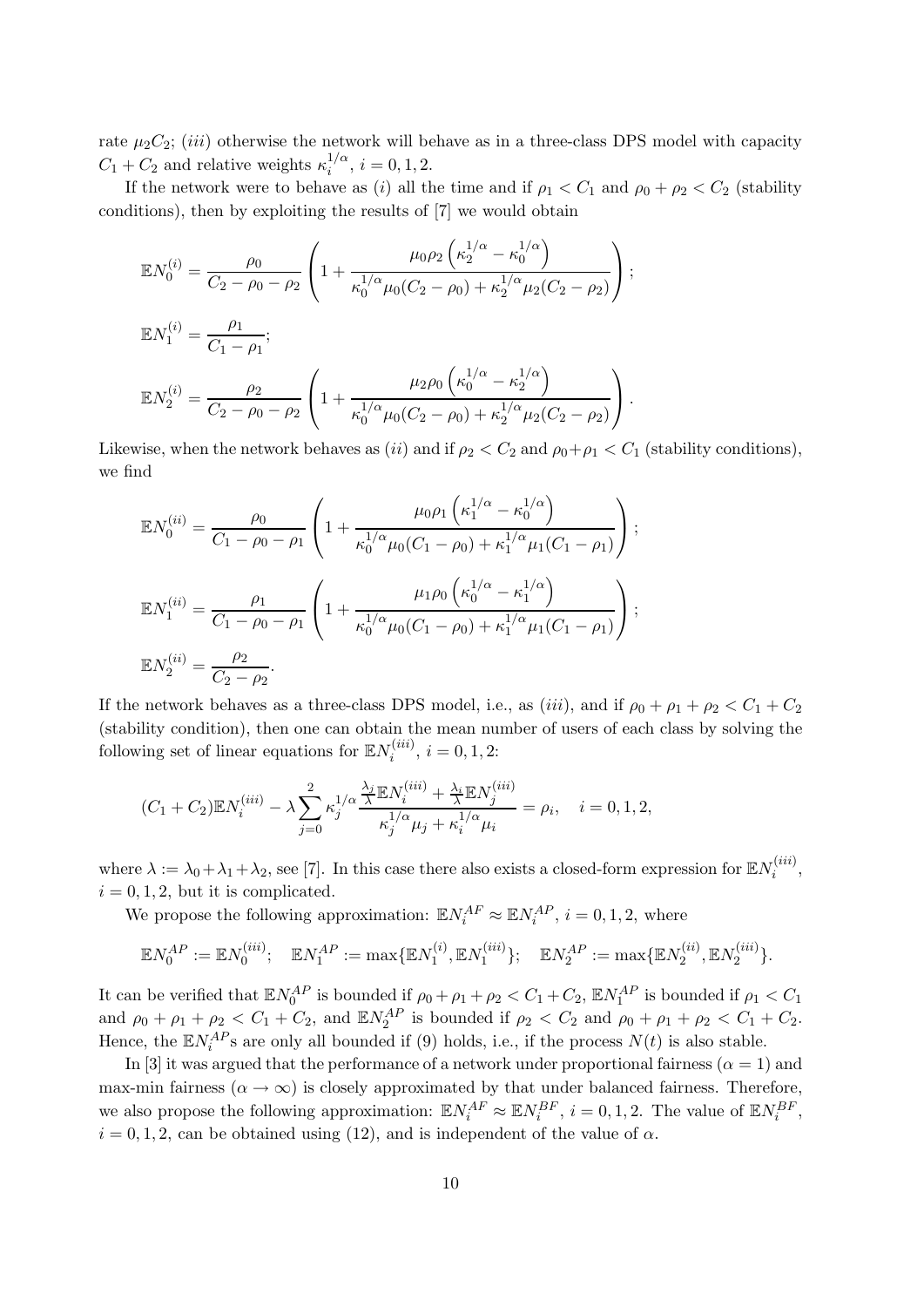| $\sim$ | $EN_{0}^{AF}$ | $EN^{AF}$ | $EN_{0}^{AF}$ | ΑP<br>E N | $\mathbb{E} N^{AP}$ | $EN_{0}^{AP}$ | $EN_o^{BF}$ | EN <sub>3</sub> <sup>BF</sup> | $EN_o^{BF}$ |
|--------|---------------|-----------|---------------|-----------|---------------------|---------------|-------------|-------------------------------|-------------|
|        |               |           |               |           |                     |               |             |                               |             |
| 0.1    | 0.06          | 0.11      | 0.11          | 0.06      | 0.11                | 0.11          | 0.06        | 0.11                          | 0.11        |
| 0.2    | 0.15          | 0.26      | 0.26          | 0.14      | 0.25                | 0.25          | 0.14        | 0.27                          | 0.27        |
| 0.3    | 0.30          | 0.46      | 0.46          | 0.27      | 0.43                | 0.43          | 0.27        | 0.49                          | 0.49        |
| 0.4    | 0.55          | 0.77      | 0.77          | 0.50      | 0.67                | 0.67          | 0.50        | 0.83                          | 0.83        |
| 0.5    | $1.10\,$      | 1.39      | 1.39          | 1.00      | $1.00\,$            | 1.00          | 1.00        | 1.50                          | 1.50        |
| 0.6    | 3.17          | 3.48      | 3.48          | 3.00      | 3.00                | 3.00          | 3.00        | 3.75                          | 3.75        |

Table 1: Simulation results for scenario I.

| $\gamma$ | $\alpha$       | $\overline{\mathbb{E} N_0^{AF}}$ | $\mathbb{E} N^{AF}$ | $EN_2^{AF}$ | $\mathbb{E}N_0^{AP}$ | $\mathbb{E} N^{AP}_1$ | $\mathbb{E} N_2^{AP}$ | $E N_0^{BF}$ | $\mathbb{E} N^{BF}_*$ | $EN_2^{BF}$ |
|----------|----------------|----------------------------------|---------------------|-------------|----------------------|-----------------------|-----------------------|--------------|-----------------------|-------------|
| 0.1      | 1              | 0.06                             | 0.12                | 0.12        | 0.06                 | 0.11                  | 0.11                  | 0.06         | 0.11                  | 0.11        |
| 0.2      | $\mathbf{1}$   | 0.13                             | 0.28                | 0.27        | 0.12                 | 0.25                  | 0.25                  | 0.14         | 0.27                  | 0.27        |
| 0.3      | $\mathbf{1}$   | 0.23                             | 0.54                | 0.49        | 0.22                 | 0.43                  | 0.43                  | 0.27         | 0.49                  | 0.49        |
| 0.4      | $\mathbf{1}$   | 0.39                             | 0.97                | 0.83        | 0.35                 | 0.67                  | 0.67                  | 0.50         | 0.83                  | 0.83        |
| 0.5      | $\mathbf{1}$   | 0.68                             | 1.95                | 1.46        | 0.59                 | 1.43                  | 1.00                  | 1.00         | 1.50                  | 1.50        |
| 0.6      | $\mathbf{1}$   | 1.55                             | 5.93                | 3.47        | 1.38                 | 4.82                  | 2.80                  | 3.00         | 3.75                  | 3.75        |
| 0.1      | $\mathbf{2}$   | 0.06                             | 0.12                | 0.11        | 0.06                 | 0.11                  | 0.11                  | 0.06         | 0.11                  | 0.11        |
| 0.2      | $\overline{2}$ | 0.14                             | 0.27                | 0.26        | 0.13                 | 0.25                  | 0.25                  | 0.14         | 0.27                  | 0.27        |
| 0.3      | $\overline{2}$ | 0.26                             | 0.50                | 0.48        | 0.24                 | 0.43                  | 0.43                  | 0.27         | 0.49                  | 0.49        |
| 0.4      | $\overline{2}$ | 0.47                             | 0.88                | 0.81        | 0.42                 | 0.67                  | 0.67                  | 0.50         | 0.83                  | 0.83        |
| 0.5      | $\mathbf{2}$   | 0.87                             | 1.71                | 1.44        | 0.77                 | 1.23                  | 1.00                  | 1.00         | 1.50                  | 1.50        |
| 0.6      | $\overline{2}$ | 2.35                             | 4.81                | 3.66        | 2.06                 | 3.95                  | 2.98                  | 3.00         | 3.75                  | 3.75        |
| 0.1      | 5              | 0.06                             | 0.11                | 0.11        | 0.06                 | 0.11                  | 0.11                  | 0.06         | 0.11                  | 0.11        |
| 0.2      | 5              | 0.15                             | 0.26                | 0.26        | 0.14                 | 0.25                  | 0.25                  | 0.14         | 0.27                  | 0.27        |
| 0.3      | 5              | 0.28                             | 0.48                | 0.46        | 0.26                 | 0.43                  | 0.43                  | 0.27         | 0.49                  | 0.49        |
| 0.4      | 5              | 0.52                             | 0.82                | 0.78        | 0.46                 | 0.67                  | 0.67                  | 0.50         | 0.83                  | 0.83        |
| 0.5      | 5              | 1.00                             | 1.51                | 1.40        | 0.90                 | 1.09                  | 1.00                  | 1.00         | 1.50                  | 1.50        |
| 0.6      | 5              | 2.84                             | 3.95                | 3.61        | 2.60                 | 3.38                  | 3.01                  | 3.00         | 3.75                  | 3.75        |
| 0.1      | $\infty$       | 0.06                             | 0.11                | 0.11        | 0.06                 | 0.11                  | 0.11                  | 0.06         | 0.11                  | 0.11        |
| 0.2      | $\infty$       | 0.15                             | 0.26                | 0.26        | 0.14                 | 0.25                  | 0.25                  | 0.14         | 0.27                  | 0.27        |
| 0.3      | $\infty$       | 0.30                             | 0.46                | 0.46        | 0.27                 | 0.43                  | 0.43                  | 0.27         | 0.49                  | 0.49        |
| 0.4      | $\infty$       | 0.55                             | 0.77                | 0.77        | 0.50                 | 0.67                  | 0.67                  | 0.50         | 0.83                  | 0.83        |
| 0.5      | $\infty$       | 1.10                             | 1.39                | 1.39        | 1.00                 | 1.00                  | 1.00                  | 1.00         | 1.50                  | 1.50        |
| 0.6      | $\infty$       | 3.17                             | 3.48                | 3.48        | 3.00                 | 3.00                  | 3.00                  | 3.00         | 3.75                  | 3.75        |

Table 2: Simulation results for scenario II.

To examine the accuracy of the above approximations we have performed simulation experiments. We consider the setting with  $C_1 = C_2 = 1$ , and we take  $\lambda_i = \gamma$ ,  $\mu_i = 1$ ,  $i = 0, 1, 2$ , such that  $\rho_0 = \rho_1 = \rho_2 = \gamma$ . We first consider scenario I, where  $\kappa_i = 1$ ,  $i = 0, 1, 2$ . Subsequently, we consider scenario II, where  $\kappa_0 = 5$ ,  $\kappa_1 = 1$  and  $\kappa_2 = 2$ . In scenario II we let the traffic load  $\gamma$  and the alpha-fair coefficient  $\alpha$  vary, whereas in scenario I we only let  $\gamma$  vary, as it can be verified that the  $\mathbb{E} N_i^{AF}$ s and  $\mathbb{E} N_i^{AP}$ s are independent of the value of  $\alpha$  in scenario I. To ensure stability we assume that  $\gamma < \frac{2}{3}$ . The results are reported in Tables 1 and 2. Each reported simulation value in these (and other) tables is measured over  $4 \cdot 10^6$  events, i.e., arrivals or departures.

Remark: We have also determined a 95% confidence interval (CI) for each listed simulation value in this paper, but these are not presented. We note, however, that the relative efficiency, i.e., the ratio of the half-length of the CI to the reported simulation value, is less than 3% for all listed cases in Tables 1, 2, 5 and 6, and less than 10% for all listed cases in Tables 3 and 4.

Table 1 compares the value of  $\mathbb{E} N_i^{AF}$  obtained by simulation with the approximations  $\mathbb{E} N_i^{AF}$ and  $\mathbb{E}N_i^{BF}$ ,  $i = 0, 1, 2$ , for scenario I. The results show that  $\mathbb{E}N_i^{AF} \geq \mathbb{E}N_i^{AP}$ ,  $i = 0, 1, 2$ . Also,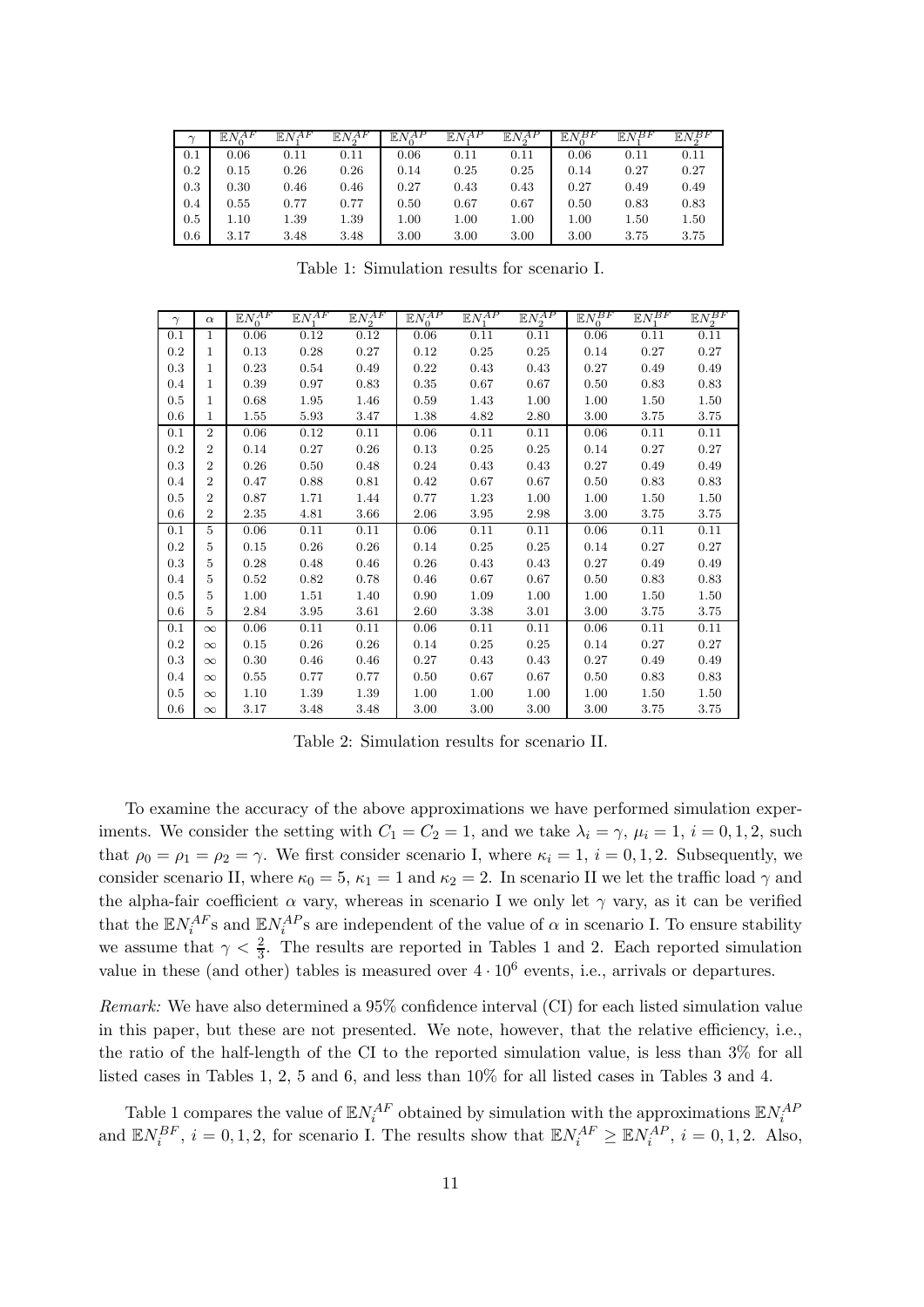the table shows that  $\mathbb{E} N_0^{AF} \geq \mathbb{E} N_0^{BF}$  and  $\mathbb{E} N_i^{AF} \leq \mathbb{E} N_i^{BF}$ ,  $i = 1, 2$ . Overall we see that both approximations are accurate in case of equal class weights, especially for low traffic load.

Table 2 reports the results corresponding to scenario II, i.e., in case of unequal class weights. In this case  $\mathbb{E} N_i^{AF}$  and  $\mathbb{E} N_i^{AP}$  do depend on the value of  $\alpha$ , as is shown in the table. Again, we see that  $\mathbb{E} N_i^{AF} \geq \mathbb{E} N_i^{AP}$ ,  $i = 0, 1, 2$ . For low traffic loads both approximations perform quite well, but for high traffic loads we see that the balanced fairness approximation is less accurate than the other one.

Tables 1 and 2 show that  $\mathbb{E} N_i^{AF} \geq \mathbb{E} N_i^{AP}$ ,  $i = 0, 1, 2$ , which may be explained as follows. First note that the rate allocated to class 1 is smaller than or equal to  $C_1$  at all moments in time under alpha-fair sharing, whereas rate  $C_1$  is continuously available to class 1 in (*i*). Clearly, this implies that  $\mathbb{E} N_1^{AF} \geq \mathbb{E} N_1^{(i)}$  $N_1^{(i)}$ . With similar reasoning, we find that  $\mathbb{E} N_2^{AF} \geq \mathbb{E} N_2^{(ii)}$  $2^{(u)}$ . Since class-i users cannot be allocated more than  $C_i$ ,  $i = 1, 2$ , under alpha-fair sharing, whereas in the three-class DPS model the upper bound is  $C_1 + C_2$  for both classes, one may expect that  $\mathbb{E} N_{i}^{AF} \, \geq \, \mathbb{E} N_{i}^{(iii)}$  $i_i^{(iii)}$ ,  $i = 1, 2$ . For any state  $n \in \mathbb{N}_0^3 \setminus \{0\}$  it can be verified that the alpha-fair allocation to class 0 is larger or equal than the one obtained in the three-class DPS model, so one would expect  $\mathbb{E} N_0^{AF}\leq \mathbb{E} N_0^{(iii)}$  $\int_0^{\text{(iii)}}$  at first sight. However, recall that we argued that the number of users of classes 1 and 2 in the model operating under alpha-fair sharing will (on average) be larger than in the three-class DPS model, which causes that the total service allocated to class 0 in the model operating under alpha-fair sharing is less than or equal to that in the three-class DPS model, i.e., we may also expect  $\mathbb{E}N_0^{AF} \geq \mathbb{E}N_0^{(iii)}$  $0^{(iii)}$ . The above reasoning indeed suggests that  $\mathbb{E}N_i^{AF} \geq \mathbb{E}N_i^{AP}, i = 0, 1, 2.$ 

#### 4.2.1 Fluid and quasi-stationary regimes

To test the performance of the two approximations in case of extreme parameter values, we now assume that the flow dynamics of the various classes occur on widely separate time scales, i.e., in fluid and quasi-stationary regimes.

Formally, let  $\lambda_i^{(r)}$  $i_i^{(r)} := \lambda_i f_i(r)$  and  $\mu_i^{(r)}$  $i_i^{(r)} := \mu_i f_i(r)$ , where  $f_i(r)$  represents the time scale associated with class i as function of  $r, i = 0, \ldots, L$ . Note that the traffic intensity of class i equals  $\rho_i^{(r)}$  $\lambda_i^{(r)} := \lambda_i^{(r)}$  $\sum_{i}^{(r)}/\mu_i^{(r)} = \rho_i, i = 0,\ldots,L$ , so it is independent of r. Let  $N_i^{(r)}$  $i^{(r)}$  be the number of class-i flows in the r-th system. Before analyzing the quality of the approximations, we first present the following useful proposition.

**Proposition 4.1** Assume that  $L+1$  classes of users share C units of capacity according to DPS, where class i has relative weight  $\kappa_i$ ,  $i = 0, \ldots, L$ . If  $f_i(r)/f_{i-1}(r) \to 0$  as  $r \to \infty$ ,  $i = 1, \ldots, L$ , i.e., higher indexed classes operate on faster time scales, then

$$
\mathbb{E}N_i^{(\infty)} = \frac{\rho_i}{C - \sum_{j=i}^L \rho_i} + \sum_{j=0}^{i-1} \frac{\kappa_j}{\kappa_i} \frac{\rho_i \rho_j}{\left(C - \sum_{r=j}^L \rho_r\right) \left(C - \sum_{r=j+1}^L \rho_r\right)}, \quad i = 0, \dots, L.
$$

*Proof:* In [9] the above result was already proved for  $L = 1$ . For  $L > 1$  the authors showed that  $\mathbb{E} N_i^{(\infty)}$  $j^{(\infty)}$ ,  $j = 1, ..., L$ , could be obtained by determining  $\mathbb{E} N_i^{(\infty)}$  $i^{(\infty)}$ ,  $i = 0, \ldots, j - 1$ , i.e., as a recursion. Straightforward calculus, however, shows that this recursion reduces to the above  $r$ esult.  $\Box$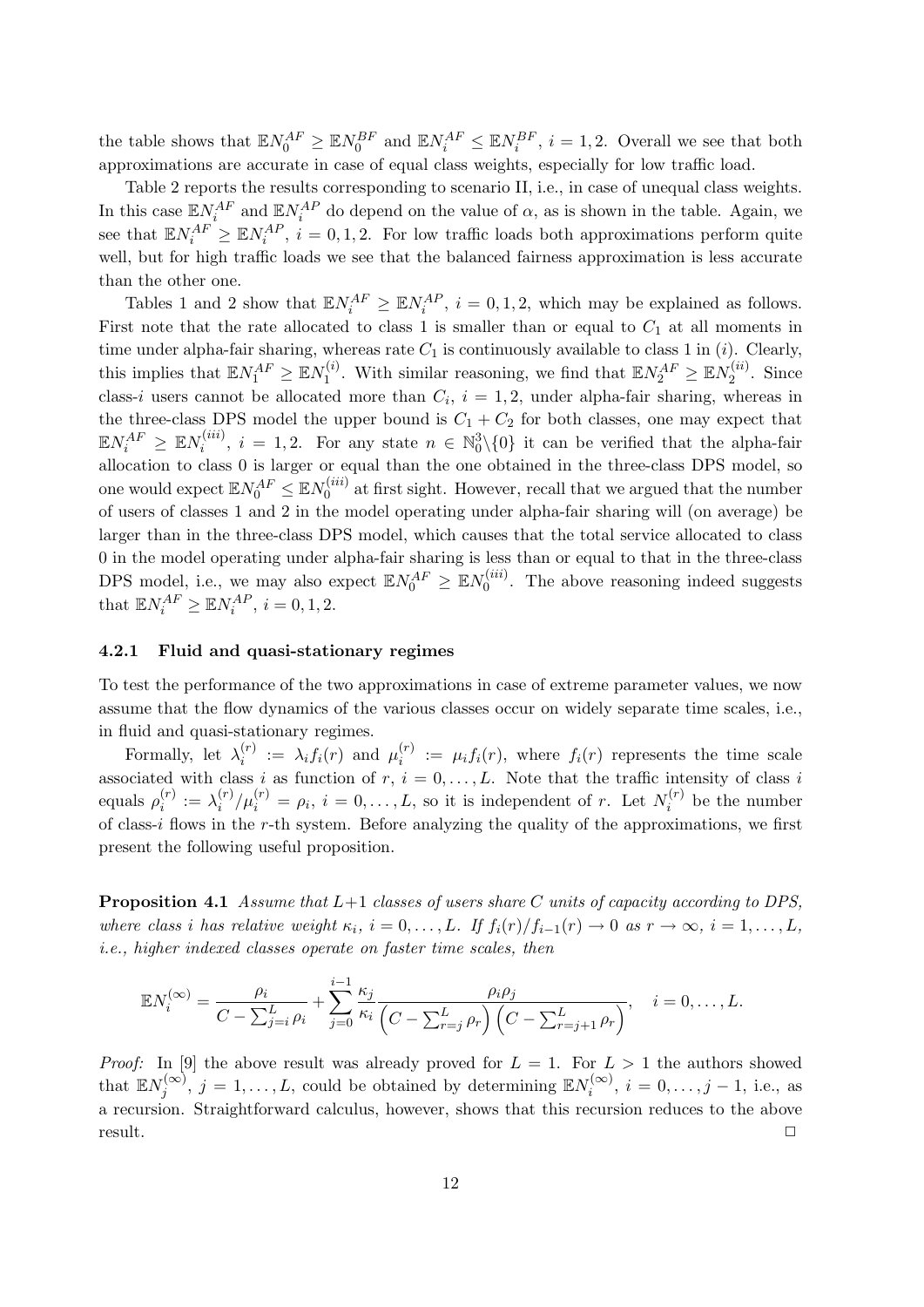| $\sim$ | $EN_{0}^{AF}$ | $EN^{AF}$ | $EN_2^{AF}$ | $\mathbb{E}N_{0}^{\overline{AP(\infty)}}$ | $\mathbb{E} N_*^{\overline{AP(\infty)}}$ | $\mathbb{E} N_2^{AP(\infty)}$ | $E N_0^{BF}$ | $EN_1^{BF}$ | $EN_2^{BF}$ |
|--------|---------------|-----------|-------------|-------------------------------------------|------------------------------------------|-------------------------------|--------------|-------------|-------------|
| 0.1    | 0.06          | 0.11      | 0.11        | 0.06                                      | 0.11                                     | 0.11                          | 0.06         | 0.11        | 0.11        |
| 0.2    | 0.14          | 0.25      | 0.25        | 0.14                                      | 0.25                                     | 0.25                          | 0.14         | 0.27        | 0.27        |
| 0.3    | 0.27          | 0.45      | 0.45        | 0.27                                      | 0.43                                     | 0.43                          | 0.27         | 0.49        | 0.49        |
| 0.4    | 0.51          | 0.76      | 0.76        | 0.50                                      | 0.67                                     | 0.67                          | 0.50         | 0.83        | 0.83        |
| 0.5    | 1.02          | 1.34      | 1.34        | $1.00\,$                                  | $1.00\,$                                 | 1.00                          | $1.00\,$     | 1.50        | $1.50\,$    |
| 0.6    | 3.06          | 3.30      | 3.30        | 3.00                                      | 3.00                                     | 3.00                          | 3.00         | 3.75        | 3.75        |

Table 3: Results corresponding to the fluid and quasi-stationary regimes (scenario I).

Let us return to the setting with  $L = 2$  nodes and  $L + 1 = 3$  classes of users. Proposition 4.1 allows us to obtain simple closed-form expressions for  $\mathbb{E}_i^{AP}$ ,  $i = 0, 1, 2$ , when  $r \to \infty$ . Assuming that higher indexed classes operate on faster time scales and that the stability conditions (10) hold, we find

$$
\mathbb{E}N_0^{AP(\infty)} := \frac{\rho_0}{C_1 + C_2 - \rho_0 - \rho_1 - \rho_2};
$$
  
\n
$$
\mathbb{E}N_1^{AP(\infty)} := \max \left\{ \frac{\rho_1}{C_1 - \rho_1}, \frac{\rho_1}{C_1 + C_2 - \rho_1 - \rho_2} + \frac{\kappa_0^{1/\alpha} \rho_0 \rho_1}{\kappa_1^{1/\alpha} (C_1 + C_2 - \rho_0 - \rho_1 - \rho_2)(C_1 + C_2 - \rho_1 - \rho_2)} \right\};
$$
  
\n
$$
\mathbb{E}N_2^{AP(\infty)} := \max \left\{ \frac{\rho_2}{C_2 - \rho_2}, \frac{\rho_2}{C_1 + C_2 - \rho_2} + \sum_{j=0}^1 \frac{\kappa_j^{1/\alpha} \rho_j \rho_2}{\kappa_2^{1/\alpha} (C_1 + C_2 - \sum_{r=j}^2 \rho_r)(C_1 + C_2 - \sum_{r=j+1}^2 \rho_r)} \right\}.
$$

In case of equal class weights,  $\kappa_i = \kappa$ ,  $i = 0, 1, 2$ , it is not hard to see that

$$
\mathbb{E}N_0^{AP(\infty)} = \frac{\rho_0}{C_1 + C_2 - \rho_0 - \rho_1 - \rho_2};
$$
  
\n
$$
\mathbb{E}N_1^{AP(\infty)} = \max\left\{\frac{\rho_1}{C_1 - \rho_1}, \frac{\rho_1}{C_1 + C_2 - \rho_0 - \rho_1 - \rho_2}\right\};
$$
  
\n
$$
\mathbb{E}N_2^{AP(\infty)} = \max\left\{\frac{\rho_2}{C_2 - \rho_2}, \frac{\rho_2}{C_1 + C_2 - \rho_0 - \rho_1 - \rho_2}\right\}.
$$

Clearly, the  $\mathbb{E} N_i^{AP(\infty)}$  $i_i^{AT}$ <sup>( $\infty$ )</sup>s strongly depend on the ordering of the classes with respect to the time scales. In case of other orderings than the one mentioned above one can obtain expressions in a similar fashion.

The accuracy of the approximations in the fluid and quasi-stationary regimes is examined by performing simulation experiments. We take  $C_1 = C_2 = 1$ ,  $\lambda_0 = \gamma$ ,  $\lambda_1 = 10\gamma$ ,  $\lambda_2 = 100\gamma$ ,  $\mu_0 = 1, \mu_1 = 10, \mu_2 = 100$ , so that  $\rho_i = \gamma$ ,  $i = 0, 1, 2$ , and assume that higher indexed classes operate on faster time scales.

Tables 3 and 4 report the results for scenario I and II, respectively. Recall that the  $\mathbb{E}N_i^{AF}$ s and  $\mathbb{E} N_i^{AP(\infty)}$  $i_i^{AT(\infty)}$ 's are independent of the value of  $\alpha$  in scenario I, whereas they are sensitive to the value of  $\alpha$  in scenario II. The tables show that also in the fluid and quasi-stationary regimes the approximations are promising.

## 5 Comparison with static and flow-level load balancing

In the previous sections we considered load balancing at the packet-level. In this section we quantify how much better packet-level load balancing is than static and flow-level load balancing.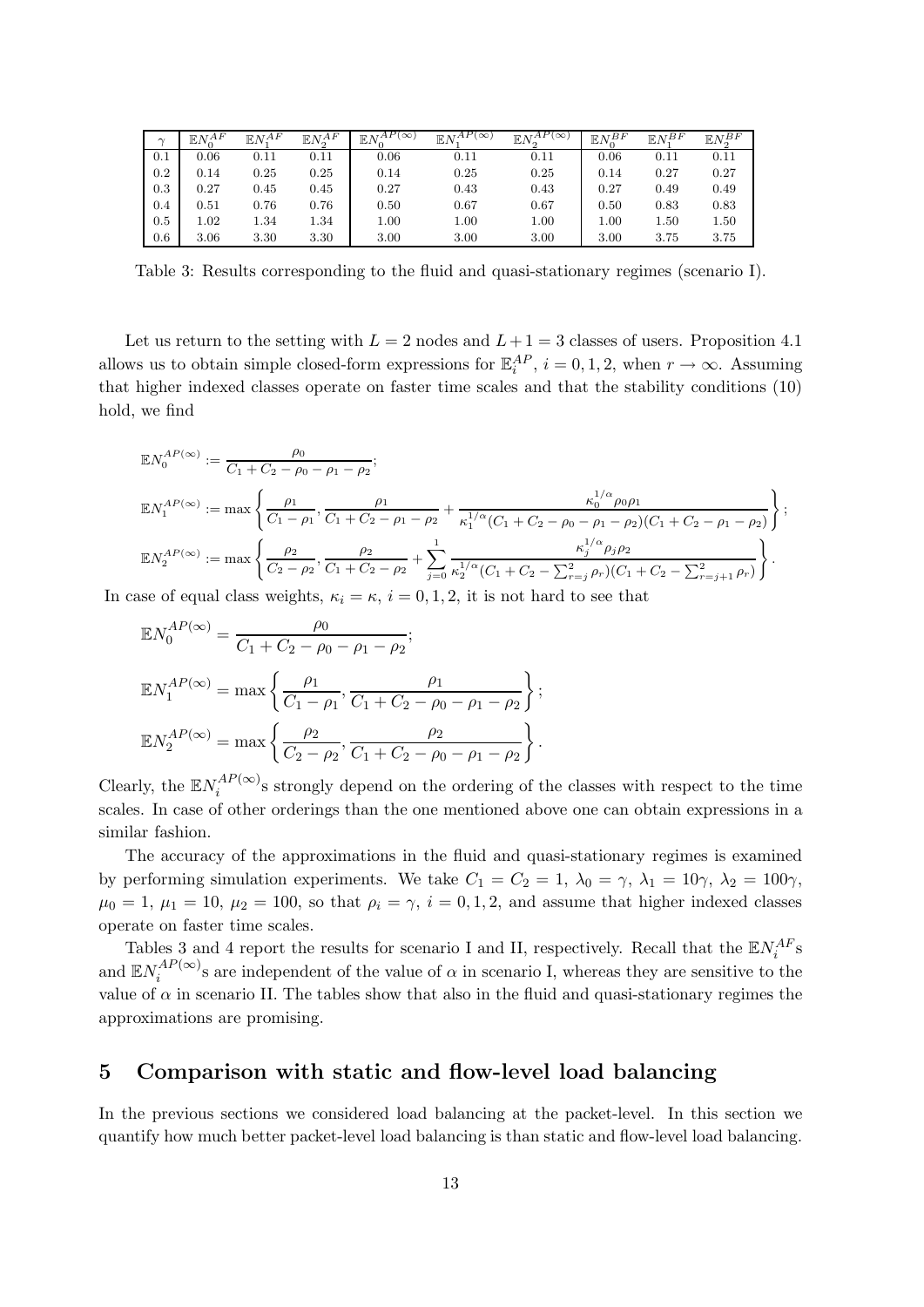| $\gamma$ | $\alpha$       | $\mathbb{E}N_0^{AF}$ | $\mathbb{E} N^{AF}_{\scriptscriptstyle{1}}$ | $\mathbb{E} N_2^{AF}$ | $\underline{\mathbb{E} N}_0^{\overline{AP(\infty)}}$ | $\mathbb{E} N_\mathrm{1}^{\bar{A}P(\infty)}$ | $\mathbb{E} N_2^{\overline{AP(\infty)}}$ | $\mathbb{E} N_0^{BF}$ | $\mathbb{E} N_1^{BF}$ | $\mathbb{E} N_2^{BF}$ |
|----------|----------------|----------------------|---------------------------------------------|-----------------------|------------------------------------------------------|----------------------------------------------|------------------------------------------|-----------------------|-----------------------|-----------------------|
| 0.1      | 1              | 0.06                 | 0.12                                        | 0.12                  | 0.06                                                 | 0.11                                         | 0.11                                     | 0.06                  | 0.11                  | 0.11                  |
| 0.2      | $\mathbf 1$    | 0.14                 | 0.31                                        | 0.28                  | 0.14                                                 | 0.25                                         | 0.25                                     | 0.14                  | 0.27                  | 0.27                  |
| 0.3      | 1              | 0.26                 | 0.63                                        | 0.52                  | 0.27                                                 | 0.51                                         | 0.43                                     | 0.27                  | 0.49                  | 0.49                  |
| 0.4      | 1              | 0.45                 | 1.23                                        | 0.92                  | 0.50                                                 | 1.17                                         | 0.71                                     | 0.50                  | 0.83                  | 0.83                  |
| 0.5      | $\mathbf 1$    | 0.89                 | 2.85                                        | 1.82                  | 1.00                                                 | 3.00                                         | 1.67                                     | 1.00                  | 1.50                  | 1.50                  |
| 0.6      | $\mathbf{1}$   | 2.49                 | 10.28                                       | 5.44                  | 3.00                                                 | 12.00                                        | 6.21                                     | 3.00                  | 3.75                  | 3.75                  |
| 0.1      | $\overline{2}$ | 0.06                 | 0.11                                        | 0.11                  | 0.06                                                 | 0.11                                         | 0.11                                     | 0.06                  | 0.11                  | 0.11                  |
| 0.2      | $\overline{2}$ | 0.14                 | 0.27                                        | 0.26                  | 0.14                                                 | 0.25                                         | 0.25                                     | 0.14                  | 0.27                  | 0.27                  |
| 0.3      | $\overline{2}$ | 0.27                 | 0.51                                        | 0.48                  | 0.27                                                 | 0.43                                         | 0.43                                     | 0.27                  | 0.49                  | 0.49                  |
| 0.4      | $\overline{2}$ | 0.49                 | 0.93                                        | 0.83                  | 0.50                                                 | 0.71                                         | 0.67                                     | 0.50                  | 0.83                  | 0.83                  |
| 0.5      | $\overline{2}$ | 1.03                 | 1.94                                        | 1.58                  | 1.00                                                 | 1.62                                         | 1.24                                     | 1.00                  | 1.50                  | 1.50                  |
| 0.6      | $\overline{2}$ | 2.69                 | 5.53                                        | 4.17                  | 3.00                                                 | 5.78                                         | 4.21                                     | 3.00                  | 3.75                  | 3.75                  |
| 0.1      | 5              | 0.06                 | 0.11                                        | 0.11                  | 0.06                                                 | 0.11                                         | 0.11                                     | 0.06                  | 0.11                  | 0.11                  |
| 0.2      | 5              | 0.14                 | 0.26                                        | 0.26                  | 0.14                                                 | 0.25                                         | 0.25                                     | 0.14                  | 0.27                  | 0.27                  |
| 0.3      | 5              | 0.27                 | 0.47                                        | 0.46                  | 0.27                                                 | 0.43                                         | 0.43                                     | 0.27                  | 0.49                  | 0.49                  |
| 0.4      | 5              | 0.52                 | 0.82                                        | 0.79                  | 0.50                                                 | 0.67                                         | 0.67                                     | 0.50                  | 0.83                  | 0.83                  |
| 0.5      | 5              | 1.00                 | 1.51                                        | 1.42                  | 1.00                                                 | 1.19                                         | 1.08                                     | 1.00                  | 1.50                  | 1.50                  |
| 0.6      | 5              | 2.86                 | 4.06                                        | 3.65                  | 3.00                                                 | 3.85                                         | 3.41                                     | 3.00                  | 3.75                  | 3.75                  |
| 0.1      | $\infty$       | 0.06                 | 0.11                                        | 0.11                  | 0.06                                                 | 0.11                                         | 0.11                                     | 0.06                  | 0.11                  | 0.11                  |
| 0.2      | $\infty$       | 0.14                 | 0.25                                        | 0.25                  | 0.14                                                 | 0.25                                         | 0.25                                     | 0.14                  | 0.27                  | 0.27                  |
| 0.3      | $\infty$       | 0.27                 | 0.45                                        | 0.45                  | 0.27                                                 | 0.43                                         | 0.43                                     | 0.27                  | 0.49                  | 0.49                  |
| 0.4      | $\infty$       | 0.51                 | 0.76                                        | 0.76                  | 0.50                                                 | 0.67                                         | 0.67                                     | 0.50                  | 0.83                  | 0.83                  |
| 0.5      | $\infty$       | 1.02                 | 1.34                                        | 1.34                  | 1.00                                                 | 1.00                                         | 1.00                                     | 1.00                  | 1.50                  | 1.50                  |
| 0.6      | $\infty$       | 3.06                 | 3.30                                        | 3.30                  | 3.00                                                 | 3.00                                         | 3.00                                     | 3.00                  | 3.75                  | 3.75                  |

Table 4: Results corresponding to the fluid and quasi-stationary regimes (scenario II).

We consider the same parameter values as in the previous section (without considering fluid and quasi-stationary regimes), and calculate the mean number of users of each class under static and flow-level load balancing, so that we can make a comparison with packet-level load balancing. As before, we first assume that load balancing is based on balanced fairness, and subsequently on alpha-fair sharing.

#### 5.1 Balanced fairness

When static or flow-level load balancing is used, that is based on balanced fairness, we now need to keep track of the number of class-0 users at node i,  $i = 1, 2$ . Let  $n_{0i}$  denote the number of class-i users at node i,  $i = 1, 2$ . Then the balance function is given by (see [1])

$$
\Phi(n) = \frac{\binom{n_{01}+n_1}{n_1}\binom{n_{02}+n_2}{n_2}}{C_1^{n_1+n_{01}}C_2^{n_2+n_{02}}},
$$

and we obtain

$$
\phi_{0i}(n) = \frac{n_{0i}}{n_{0i} + n_i} C_i; \quad \phi_i(n) = \frac{n_i}{n_{0i} + n_i} C_i, \quad i = 1, 2.
$$

Hence, at both nodes capacity is shared according to egalitarian Processor Sharing (PS).

Let us first consider static load balancing. Clearly, considering the symmetric parameter setting of the previous section, the optimal static policy is to route class-0 arrivals to node  $i$ ,  $i = 1, 2$ , with probability  $\frac{1}{2}$ . Using the parameter values of the previous section, we thus find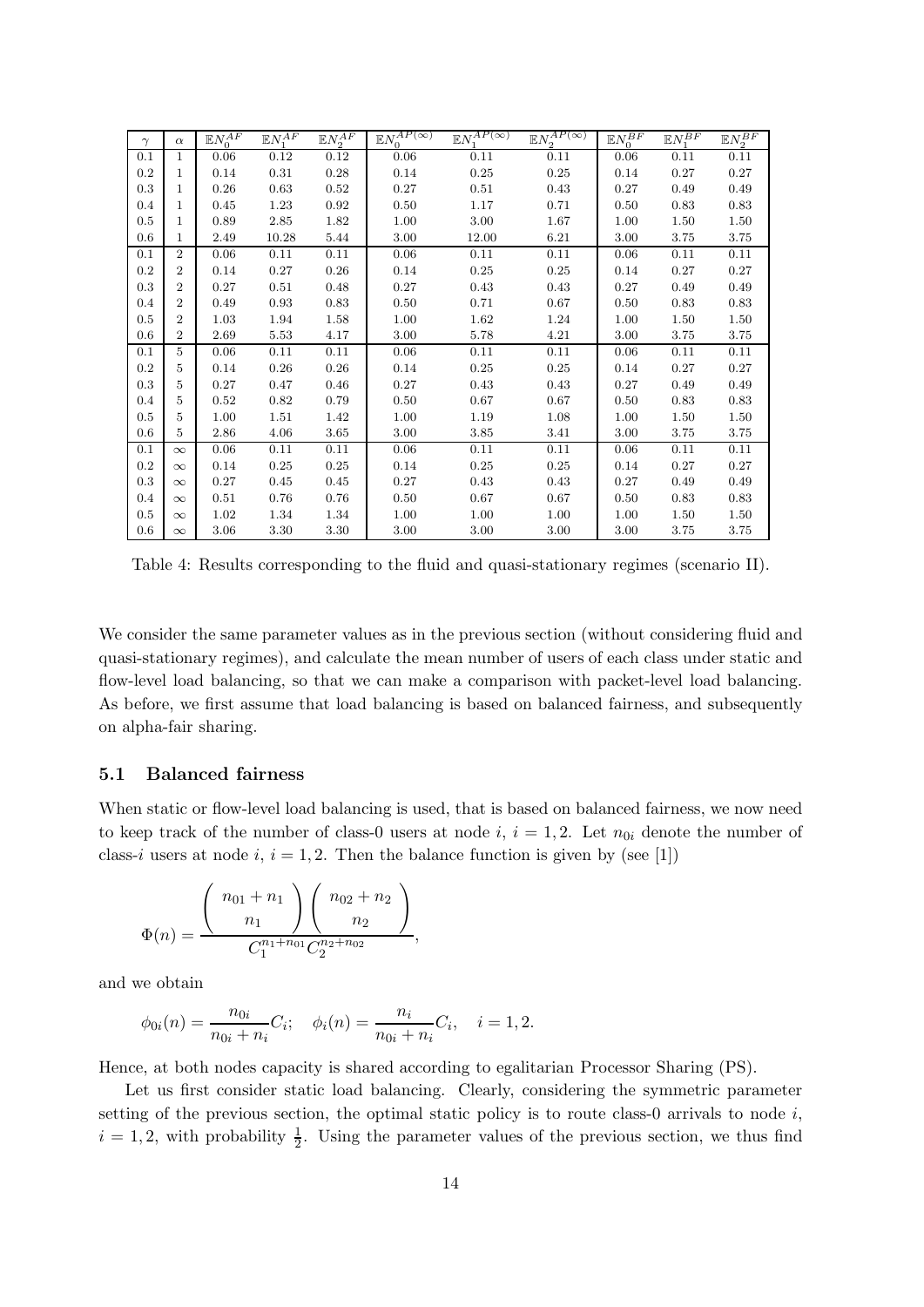| $\sim$ | $EN_o^{BFst}$ | $EN_1^{BFst}$ | $\mathbb{E} N_2^{BFst}$ | <sub>'</sub> BF f<br>$E_N$ | $\mathbb{E} N_1^{BFfl}$ | $\cdot$ $\mathbb{E} N_c^{BFf_l}$ | $EN_o^{BF}$ | $EN^{BF}$ | $EN_o^{BF}$ |
|--------|---------------|---------------|-------------------------|----------------------------|-------------------------|----------------------------------|-------------|-----------|-------------|
| 0.1    | 0.12          | 0.12          | 0.12                    | 0.11                       | 0.12                    | 0.12                             | 0.06        | 0.11      | 0.11        |
| 0.2    | 0.29          | 0.29          | 0.29                    | 0.25                       | 0.27                    | 0.27                             | 0.14        | 0.27      | 0.27        |
| 0.3    | 0.55          | 0.55          | 0.55                    | 0.46                       | 0.50                    | 0.50                             | 0.27        | 0.49      | 0.49        |
| 0.4    | 1.00          | 1.00          | 1.00                    | 0.82                       | 0.87                    | 0.87                             | 0.50        | 0.83      | 0.83        |
| 0.5    | 2.00          | 2.00          | 2.00                    | 1.59                       | 1.64                    | 1.64                             | 00.1        | 1.50      | 1.50        |
| 0.6    | 6.00          | 6.00          | 6.00                    | 5.15                       | 5.27                    | 5.27                             | 3.00        | 3.75      | 3.75        |

Table 5: Results for static, flow-level and packet-level load balancing in case of balanced fairness.

that class-i (class-0) users arrive according to a Poisson process of rate  $\gamma$  ( $\frac{1}{2}$ )  $(\frac{1}{2}\gamma)$  at node *i*, and both class-0 and class-i users have exponentially distributed service requirements with mean 1,  $i = 1, 2$ . Recalling that  $C_i = 1$ ,  $i = 1, 2$ , and since capacity is shared according to PS at both nodes, it is a straightforward exercise to show that

$$
\mathbb{E}N_{i}^{BFst}:=\frac{\gamma}{1-\frac{3}{2}\gamma},\quad i=0,1,2,
$$

where  $\mathbb{E} N_0^{BFst}$  denotes the mean number of class-0 users in the network (at node 1 or node 2). In Table 5 we report the  $\mathbb{E} N_i^{BFst}$ s for different values of the load  $\gamma$ .

Using the closed-form expressions for  $\mathbb{E} N_i^{BFst}$  and  $\mathbb{E} N_i^{BF}$ ,  $i = 0, 1, 2$ , it is straightforward to derive that

$$
\frac{\mathbb{E}N_0^{BFst}}{\mathbb{E}N_0^{BF}} = 2; \quad \frac{\mathbb{E}N_i^{BFst}}{\mathbb{E}N_i^{BF}} = \frac{4-4\gamma}{4-5\gamma} \ge 1, \quad i = 1, 2,
$$

given that the load  $\gamma$  of each class is smaller than  $\frac{2}{3}$ .

In case of flow-level load balancing it is optimal (under the current setting) to route class-0 users to node 1 if  $n_{01} + n_1 < n_{02} + n_2$ , and to node 2 if  $n_{01} + n_1 > n_{02} + n_2$ . If  $n_{01} + n_1 = n_{02} + n_2$ then an arriving class-0 user is sent to node i with probability  $\frac{1}{2}$ ,  $i = 1, 2$ . In other words, an arriving class-0 user should join the shortest queue, see [15]. Since no explicit expressions are known for the mean number of users  $\mathbb{E} N_i^{BFfl}$  $i^{BFI}$  of class i,  $i = 0, 1, 2$ , under flow-level load balancing, we have performed simulation experiments to obtain these values. The results are also reported in Table 5.

Table 5 shows that packet-level load balancing outperforms both static and flow-level load balancing, and flow-level load balancing is better than static load balancing, as was expected, i.e.,  $\mathbb{E} N_i^{BF} \leq \mathbb{E} N_i^{BFfl} \leq \mathbb{E} N_i^{BFst}$ ,  $i = 0, 1, 2$ . For low values of  $\gamma$  (low loads), the results are quite similar, but for higher loads the differences become more significant. We note that these results are in line with the findings of [11].

#### 5.2 Alpha-fair sharing

In case static or flow-level load balancing is executed through alpha-fair sharing, we also need to be aware of the number of class-0 users at nodes 1 and 2. In case  $n_i$  class-i users and  $n_{0i}$ class-0 users are present at node  $i$ , the allocated service rates are

$$
s_i^*(n) = \frac{\kappa_i^{1/\alpha} n_i C_i}{\kappa_0^{1/\alpha} n_{0i} + \kappa_i^{1/\alpha} n_i}, \quad s_{0i}^*(n) = \frac{\kappa_0^{1/\alpha} n_{0i} C_i}{\kappa_0^{1/\alpha} n_{0i} + \kappa_i^{1/\alpha} n_i}, \quad i = 1, 2.
$$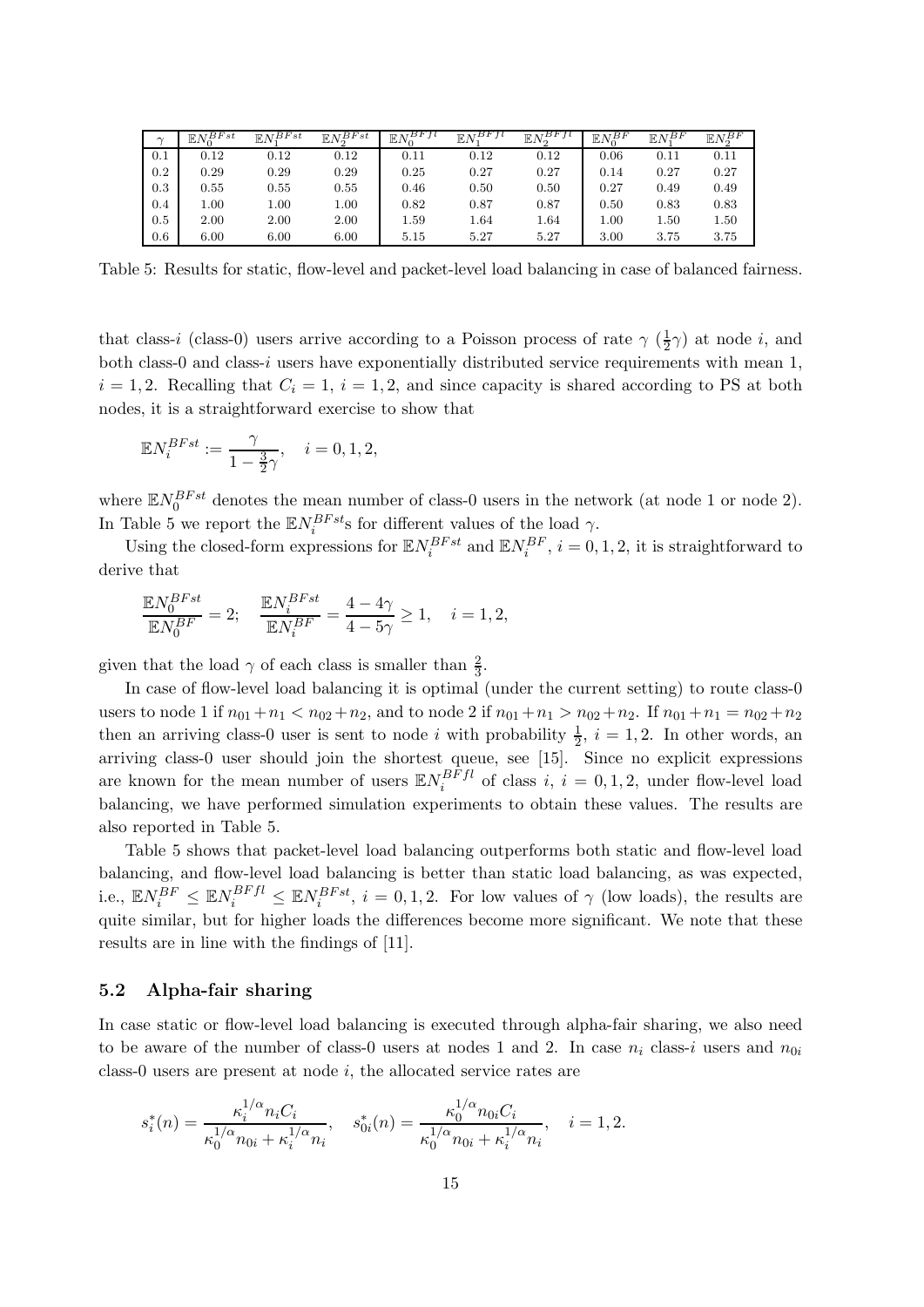| $\gamma$ | $\alpha$       | $\mathbb{E} N_0^{AFst}$ | $\mathbb{E} N^{AFst}$ | $\mathbb{E} N_2^{A \overline{Fst}}$ | $\mathbb{E} N_0^{AFfl}$ | $\mathbb{E} N_\tau^{AFfl}$ | $\mathbb{E} N_2^{AFfl}$ | $\mathbb{E}N_0^{AF}$ | $\mathbb{E} N_1^{AF}$ | $\mathbb{E} N_2^{AF}$ |
|----------|----------------|-------------------------|-----------------------|-------------------------------------|-------------------------|----------------------------|-------------------------|----------------------|-----------------------|-----------------------|
| 0.1      | 1              | 0.11                    | 0.12                  | $\rm 0.12$                          | 0.10                    | 0.12                       | 0.12                    | 0.06                 | 0.12                  | 0.12                  |
| $0.2\,$  | 1              | $\rm 0.25$              | 0.31                  | $0.30\,$                            | 0.23                    | 0.28                       | 0.28                    | 0.13                 | 0.28                  | 0.27                  |
| 0.3      | $\mathbf 1$    | 0.44                    | 0.61                  | 0.59                                | 0.40                    | 0.54                       | 0.53                    | 0.23                 | 0.54                  | 0.49                  |
| 0.4      | $\mathbf 1$    | 0.71                    | 1.17                  | 1.12                                | 0.64                    | 0.98                       | 0.94                    | 0.39                 | 0.97                  | 0.83                  |
| 0.5      | 1              | 1.21                    | 2.47                  | 2.32                                | 1.09                    | 1.97                       | 1.85                    | 0.68                 | 1.95                  | 1.46                  |
| 0.6      | $\mathbf{1}$   | 2.90                    | 7.85                  | 7.26                                | 2.81                    | 6.68                       | 6.21                    | 1.55                 | 5.93                  | 3.47                  |
| 0.1      | $\overline{2}$ | 0.11                    | 0.12                  | 0.12                                | 0.11                    | 0.12                       | 0.12                    | 0.06                 | $\rm 0.12$            | 0.11                  |
| 0.2      | $\overline{2}$ | 0.27                    | 0.30                  | 0.29                                | 0.24                    | 0.27                       | 0.27                    | 0.14                 | 0.27                  | 0.26                  |
| 0.3      | $\overline{2}$ | 0.48                    | 0.58                  | 0.57                                | 0.43                    | 0.53                       | 0.51                    | 0.26                 | 0.50                  | 0.48                  |
| 0.4      | $\overline{2}$ | 0.83                    | 1.10                  | 1.06                                | 0.71                    | 0.94                       | 0.91                    | 0.47                 | 0.88                  | 0.81                  |
| 0.5      | $\overline{2}$ | 1.54                    | 2.28                  | 2.17                                | 1.30                    | 1.83                       | 1.78                    | 0.87                 | 1.71                  | 1.44                  |
| 0.6      | $\overline{2}$ | 4.17                    | 7.13                  | 6.69                                | 4.03                    | 6.43                       | 6.09                    | 2.35                 | 4.81                  | 3.66                  |
| 0.1      | 5              | 0.12                    | 0.12                  | 0.12                                | 0.11                    | 0.12                       | 0.11                    | 0.06                 | 0.11                  | 0.11                  |
| 0.2      | 5              | 0.28                    | 0.29                  | 0.29                                | $\rm 0.25$              | 0.27                       | 0.27                    | 0.15                 | 0.26                  | $0.26\,$              |
| 0.3      | 5              | 0.52                    | 0.56                  | 0.56                                | 0.44                    | 0.51                       | 0.50                    | 0.28                 | 0.48                  | 0.46                  |
| 0.4      | 5              | 0.93                    | 1.04                  | 1.03                                | 0.78                    | 0.92                       | 0.90                    | 0.52                 | 0.82                  | 0.78                  |
| 0.5      | 5              | 1.80                    | 2.12                  | 2.07                                | 1.51                    | 1.77                       | 1.73                    | 1.00                 | 1.51                  | 1.40                  |
| 0.6      | 5              | 5.21                    | $6.50\,$              | 6.29                                | 4.46                    | 5.20                       | 5.07                    | 2.84                 | 3.95                  | 3.61                  |
| 0.1      | $\infty$       | 0.12                    | 0.12                  | 0.12                                | 0.11                    | 0.12                       | 0.12                    | 0.06                 | 0.11                  | 0.11                  |
| 0.2      | $\infty$       | 0.29                    | 0.29                  | 0.29                                | 0.25                    | 0.27                       | 0.27                    | 0.15                 | 0.26                  | $0.26\,$              |
| 0.3      | $\infty$       | 0.55                    | 0.55                  | 0.55                                | 0.46                    | 0.50                       | 0.50                    | 0.30                 | 0.46                  | 0.46                  |
| 0.4      | $\infty$       | 1.00                    | 1.00                  | 1.00                                | 0.82                    | 0.87                       | 0.87                    | 0.55                 | 0.77                  | 0.77                  |
| 0.5      | $\infty$       | 2.00                    | 2.00                  | 2.00                                | 1.59                    | 1.64                       | 1.64                    | 1.10                 | 1.39                  | 1.39                  |
| 0.6      | $\infty$       | 6.00                    | 6.00                  | 6.00                                | 5.15                    | 5.27                       | 5.27                    | 3.17                 | 3.48                  | 3.48                  |

Table 6: Results for static, flow-level and packet-level load balancing in case of alpha-fair sharing (scenario II).

Hence, capacity is shared according to DPS with relative weights  $\kappa_0^{1/\alpha}$  $\frac{1}{\alpha}$  and  $\kappa_i^{1/\alpha}$  $i_i^{\mu}$  at node *i*,  $i = 1, 2.$ 

Again, due to symmetric parameter values, in case of static load balancing it is optimal to route class-0 arrivals to node *i*,  $i = 1, 2$ , with probability  $\frac{1}{2}$ . Using the parameter values of the previous section, we thus find that class-i (class-0) users arrive according to a Poisson process of rate  $\gamma$  ( $\frac{1}{2}$  $\frac{1}{2}\gamma$ ) at node *i*, and both class-0 and class-*i* users have exponentially distributed service requirements with mean 1,  $i = 1, 2$ . Using that  $C_i = 1$ ,  $i = 1, 2$ , and since capacity is shared according to DPS at both nodes, the results of [7] imply that

$$
\begin{split} \mathbb{E} N_{0}^{AFst} := \frac{\frac{1}{2}\gamma}{1-\frac{3}{2}\gamma}\left(2+\frac{\gamma\left(\kappa_{1}^{1/\alpha}-\kappa_{0}^{1/\alpha}\right)}{\kappa_{0}^{1/\alpha}(1-\frac{1}{2}\gamma)+\kappa_{1}^{1/\alpha}(1-\gamma)}+\frac{\gamma\left(\kappa_{2}^{1/\alpha}-\kappa_{0}^{1/\alpha}\right)}{\kappa_{0}^{1/\alpha}(1-\frac{1}{2}\gamma)+\kappa_{2}^{1/\alpha}(1-\gamma)}\right);\\ \mathbb{E} N_{i}^{AFst} := \frac{\gamma}{1-\frac{3}{2}\gamma}\left(1+\frac{\frac{1}{2}\gamma\left(\kappa_{0}^{1/\alpha}-\kappa_{i}^{1/\alpha}\right)}{\kappa_{0}^{1/\alpha}(1-\frac{1}{2}\gamma)+\kappa_{i}^{1/\alpha}(1-\gamma)}\right), \quad i=1,2. \end{split}
$$

Note that  $\mathbb{E} N_i^{AFst} = \mathbb{E} N_i^{BFst}, i = 0, 1, 2$ , in case of equal class weights. Therefore, we only focus on scenario II, and these results are shown in Table 6.

The optimal flow-level load balancing policy is as before to join the shortest queue, see [15]. As no explicit expressions for the mean number of users  $\mathbb{E} N_i^{AFfl}$  $i^{ATJt}$  of class  $i, i = 0, 1, 2,$  are available under flow-level load balancing, we resort to simulation experiments to obtain these values. Note that  $\mathbb{E} N_i^{AFfl} = \mathbb{E} N_i^{BFfl}$  $i^{DFT}$ ,  $i = 0, 1, 2$ , in case of equal class weights, so we only report the results corresponding to scenario II, see Table 6.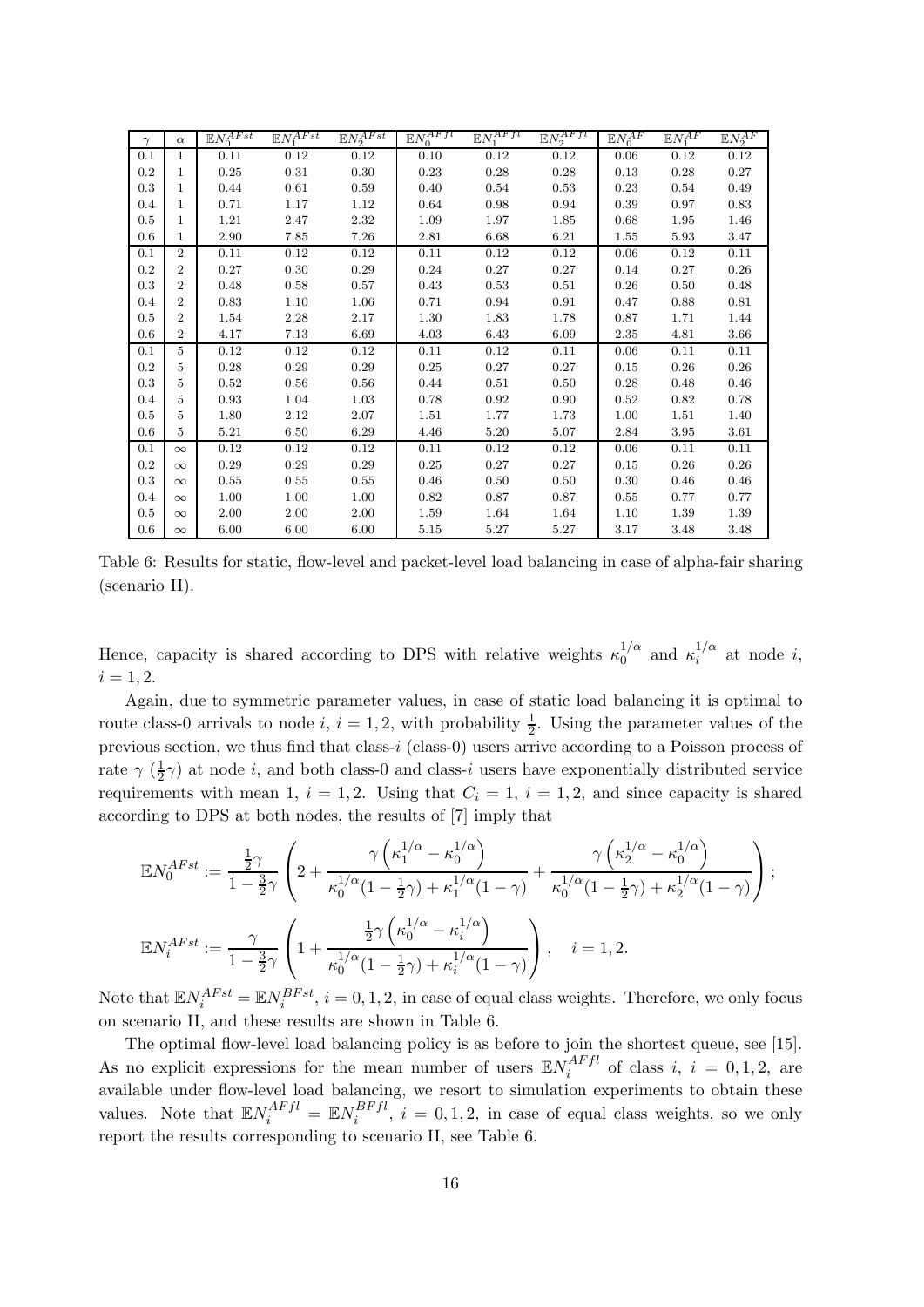Tables 6 shows that packet-level load balancing performs better than both static and flowlevel load balancing:  $\mathbb{E} N_i^{AF} \leq \mathbb{E} N_i^{AFfl} \leq \mathbb{E} N_i^{AFst}$ ,  $i = 0, 1, 2$ . Again, the results seem to vary more in case of high values of  $\gamma$ .

## 6 Conclusion

We analyzed a network consisting of L nodes, with  $L + 1$  classes of users. Class-i users require service at node i only,  $i = 1, \ldots, L$ , whereas class-0 users can split their traffic over the L nodes. We considered load balancing at the packet-level, implying that class-0 users can split their traffic over the L nodes at the same time. We assumed that load balancing was based on balanced fairness and an alpha-fair bandwidth sharing policy, respectively. We characterized how bandwidth is allocated in each state of the network under these two policies. Assuming Poisson arrivals and exponentially distributed service requirements, we derived expressions (approximations) for the mean number of users of each class under these two policies. For both policies we also showed that one can achieve significant performance gains if one performs packet-level load balancing instead of static or flow-level load balancing, especially for highly loaded systems.

A topic for further research is extending the results to a more general network, e.g., so-called linear networks where some classes can split their traffic over multiple nodes at the same time. In this case it is considerably harder, if possible at all, to derive expressions for the mean number of users of each class under the above-mentioned policies, as the network does not reduce to a tree network.

## Acknowledgments

The author wishes to thank Sem Borst and Michel Mandjes for valuable discussions.

## References

- [1] T. Bonald, M. Jonckheere, A. Proutière (2004). Insensitive load balancing. In: *Proceedings* of the ACM SIGMETRICS/Performance 2004 Conference, New York, USA, 367-377.
- [2] T. Bonald, L. Massoulié (2001). Impact of fairness on Internet performance. In: *Proceedings* of the ACM SIGMETRICS/Performance 2001 Conference, Boston, USA, 82-91.
- [3] T. Bonald, L. Massoulié, A. Proutière, J. Virtamo (2006). A queueing analysis of max-min fairness, proportional fairness and balanced fairness. Queueing Systems and Applications, 53: 65-84.
- [4] T. Bonald, A. Proutière (2003). Insensitive bandwidth sharing in data networks. Queueing Systems, 44: 69-100.
- [5] T. Bonald, A. Proutière, J.W. Roberts, J. Virtamo (2003). Computational aspects of balanced fairness. In: Proceedings of the 18th International Teletraffic Congress, Berlin, Germany, 801-810.